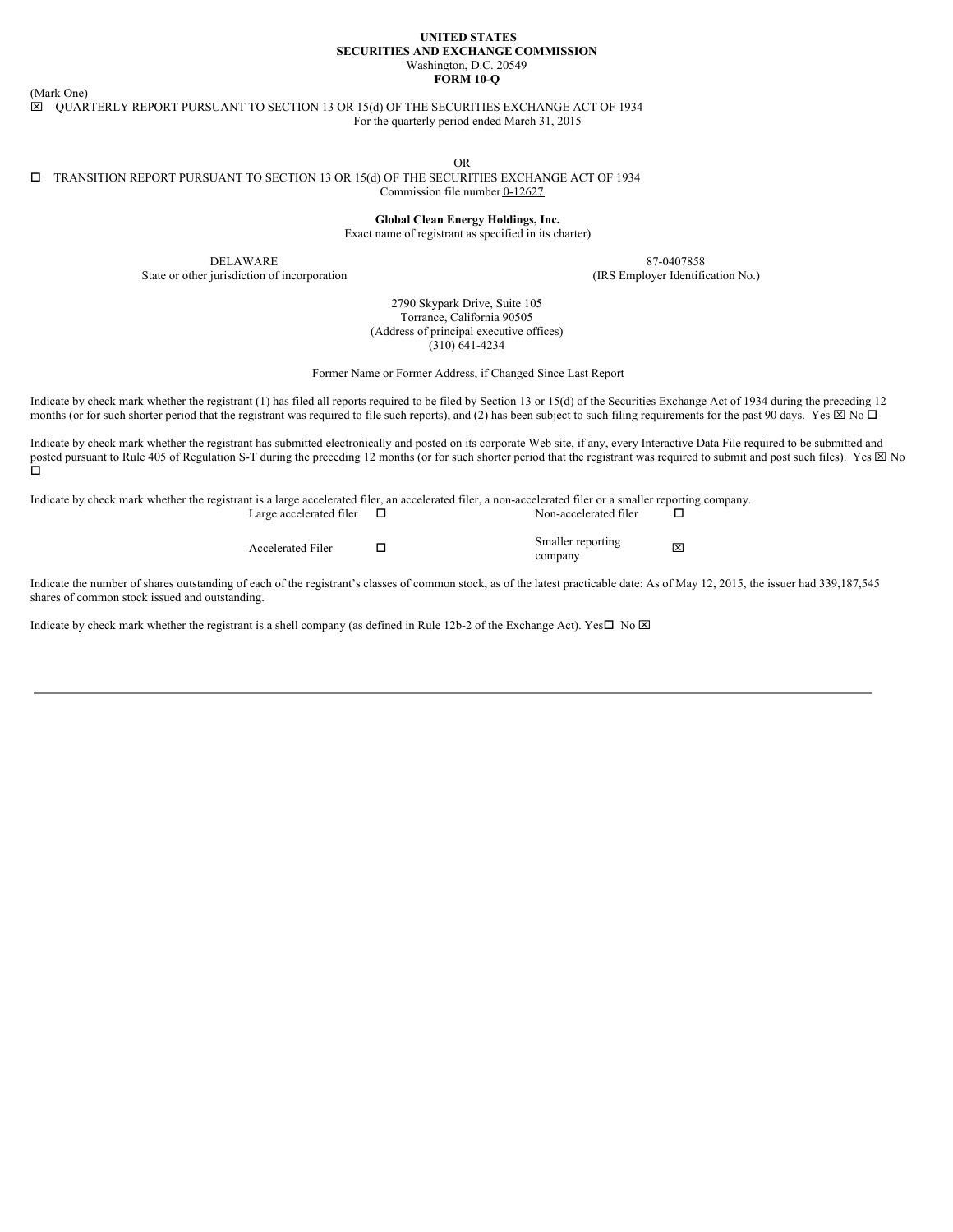ITEM 1. FINANCIAL STATEMENTS.

#### **GLOBAL CLEAN ENERGY HOLDINGS, INC. AND SUBSIDIARIES CONSOLIDATED BALANCE SHEETS**

|                                                                                                                                                         | March 31,<br>2015 |    | December 31,<br>2014 |
|---------------------------------------------------------------------------------------------------------------------------------------------------------|-------------------|----|----------------------|
|                                                                                                                                                         | (Unaudited)       |    |                      |
| <b>ASSETS</b>                                                                                                                                           |                   |    |                      |
| <b>CURRENT ASSETS</b>                                                                                                                                   |                   |    |                      |
| Cash and cash equivalents                                                                                                                               | \$<br>190,949     | \$ | 238,485              |
| Accounts receivable                                                                                                                                     | 47,762            |    | 213,962              |
| Inventory                                                                                                                                               | 37,490            |    | 35,201               |
| Other current assets                                                                                                                                    | 39,892            |    | 37,580               |
| <b>Total Current Assets</b>                                                                                                                             | 316,093           |    | 525,228              |
| PROPERTY AND EQUIPMENT, NET                                                                                                                             | 13,474,147        |    | 13,834,255           |
| <b>INTANGIBLE ASSETS, NET</b>                                                                                                                           | 3,666,418         |    | 3,727,724            |
|                                                                                                                                                         |                   |    |                      |
| <b>OTHER NONCURRENT ASSETS</b>                                                                                                                          | 5,646             |    | 5,744                |
| <b>TOTAL ASSETS</b>                                                                                                                                     | \$<br>17,462,304  |    | 18,092,951           |
| <b>LIABILITIES AND STOCKHOLDERS' DEFICIT</b>                                                                                                            |                   |    |                      |
| <b>CURRENT LIABILITIES</b>                                                                                                                              |                   |    |                      |
| Accounts payable and accrued expenses                                                                                                                   | \$<br>3,356,058   | -S | 3,651,606            |
| Accrued payroll and payroll taxes                                                                                                                       | 1,268,414         |    | 1,249,815            |
| Notes payable - current portion                                                                                                                         | 1,337,089         |    | 1,337,089            |
| Convertible notes payable, net of debt discount                                                                                                         | 642,250           |    | 697,000              |
| Derivative Liability                                                                                                                                    | 65,000            |    |                      |
| <b>Total Current Liabilities</b>                                                                                                                        | 6,668,811         |    | 6,935,510            |
| <b>LONG-TERM LIABILITIES</b>                                                                                                                            |                   |    |                      |
| Accrued interest payable                                                                                                                                | 4,439,920         |    | 4,166,607            |
| Accrued return on noncontrolling interest                                                                                                               | 10,770,565        |    | 10,101,080           |
| Mortgage notes payable                                                                                                                                  | 5,110,189         |    | 5,110,189            |
| <b>Total Long Term Liabilities</b>                                                                                                                      | 20,320,674        |    | 19,377,876           |
|                                                                                                                                                         |                   |    |                      |
| <b>STOCKHOLDERS' DEFICIT</b>                                                                                                                            |                   |    |                      |
| Preferred stock - \$0.001 par value; 50,000,000 shares authorized<br>Series B, convertible; 13,000 shares issued and outstanding (aggregate liquidation |                   |    |                      |
| preference of \$1,300,000)                                                                                                                              | 13                |    | 13                   |
| Common stock, \$0.001 par value; 500,000,000 shares authorized;<br>339,187,545 issued and outstanding                                                   | 339,187           |    | 339,187              |
| Additional paid-in capital                                                                                                                              | 25,744,459        |    | 25,657,177           |
| Accumulated deficit                                                                                                                                     | (29,076,013)      |    | (28, 946, 103)       |
| Accumulated other comprehensive loss                                                                                                                    | (63,091)          |    | (66, 586)            |
| Total Global Clean Energy Holdings, Inc. Stockholders' Deficit                                                                                          | (3,055,445)       |    | (3,016,312)          |
| <b>Noncontrolling interests</b>                                                                                                                         | (6,471,736)       |    | (5,204,123)          |
| <b>Total Stockholders' Deficit</b>                                                                                                                      | (9,527,181)       |    | (8,220,435)          |
| TOTAL LIABILITIES AND STOCKHOLDERS' DEFICIT                                                                                                             | \$<br>17,462,304  | \$ | 18,092,951           |

The accompanying notes are an integral part of these condensed unaudited consolidated financial statements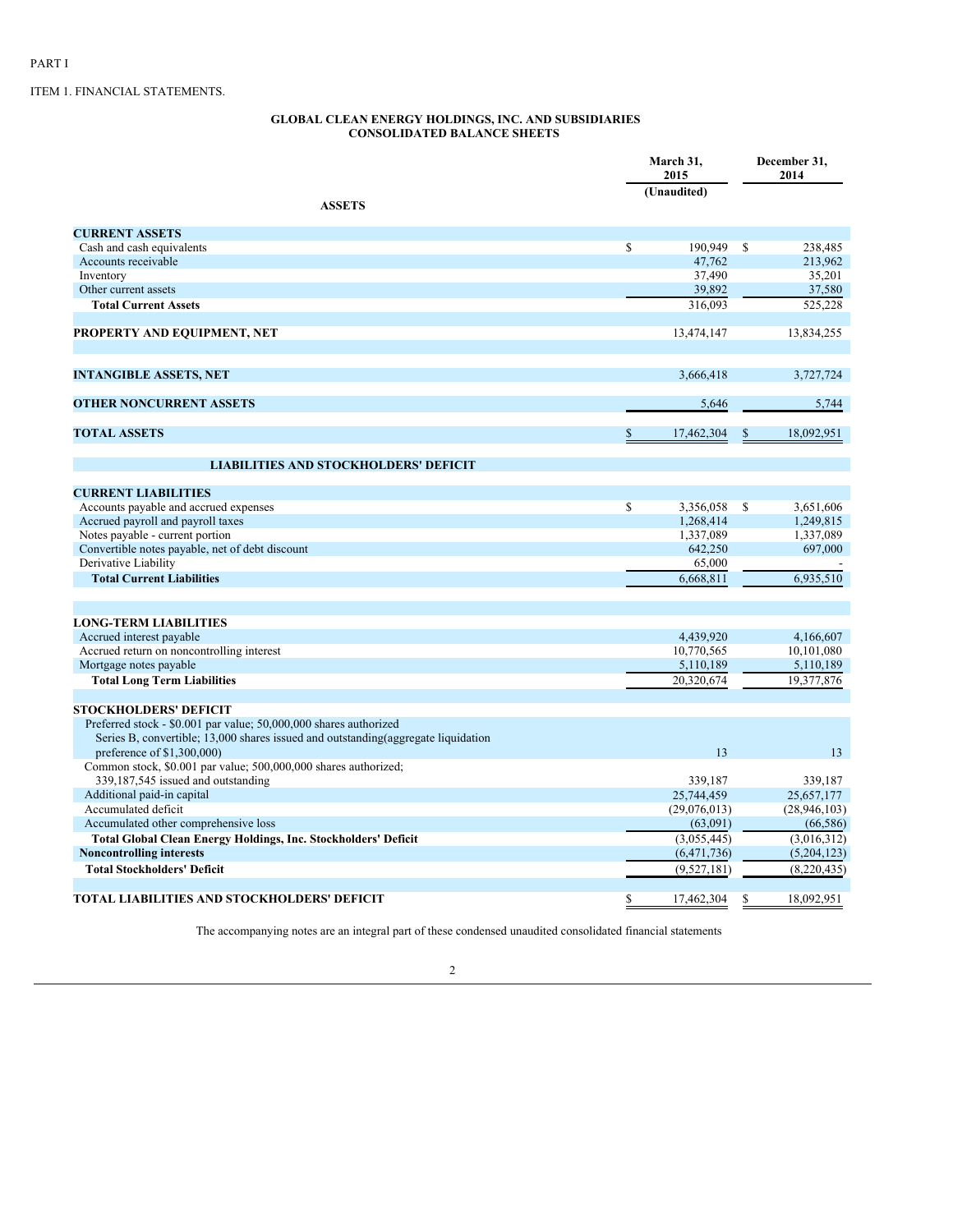#### **GLOBAL CLEAN ENERGY HOLDINGS, INC. AND SUBSIDIARIES CONSOLIDATED STATEMENTS OF OPERATIONS (unaudited)**

|                                                              | For the three months Ended<br>March 31, |               |  |
|--------------------------------------------------------------|-----------------------------------------|---------------|--|
|                                                              | 2015                                    | 2014          |  |
| Revenue                                                      | \$<br>158,072<br>$\mathbb{S}$           | 78,810        |  |
| Subsidy Income                                               | 159                                     |               |  |
| <b>Total Revenue</b>                                         | 158,231                                 | 78,810        |  |
| <b>Operating Expenses</b>                                    |                                         |               |  |
| General and administrative                                   | 593,615                                 | 492,356       |  |
| Plantation operating costs                                   | 30,376                                  | 27,731        |  |
| <b>Total Operating Expenses</b>                              | 623,991                                 | 520,087       |  |
| <b>Loss from Operations</b>                                  | (465,760)                               | (441, 277)    |  |
| Other Income (Expenses)                                      |                                         |               |  |
| Other income                                                 | 1                                       | 7             |  |
| Interest expense                                             | (291, 563)                              | (257, 033)    |  |
| Gain on settlement of liabilities                            | 270,323                                 |               |  |
| Change in fair value of derivative liability                 | 8,000                                   |               |  |
| Foreign currency transaction gain (loss)                     | 1,868                                   | 85            |  |
| Other Expenses, Net                                          | (11, 371)                               | (256, 941)    |  |
| Net Loss                                                     | (477, 131)                              | (698, 218)    |  |
| Less Net Loss Attributable to the Noncontrolling Interest    | (347, 221)                              | (369, 752)    |  |
| Net Loss Attributable to Global Clean Energy Holdings, Inc.  | \$<br>(129,910)<br>\$                   | (328, 466)    |  |
| Basic and diluted Loss per Common Share:                     |                                         |               |  |
| Net Loss per Common Share                                    | \$<br>(0.00)<br>\$                      | (0.01)        |  |
| Basic and diluted Weighted-Average Common Shares Outstanding | 339,187,545                             | 339, 187, 545 |  |
|                                                              |                                         |               |  |

The accompanying notes are an integral part of these condensed unaudited consolidated financial statements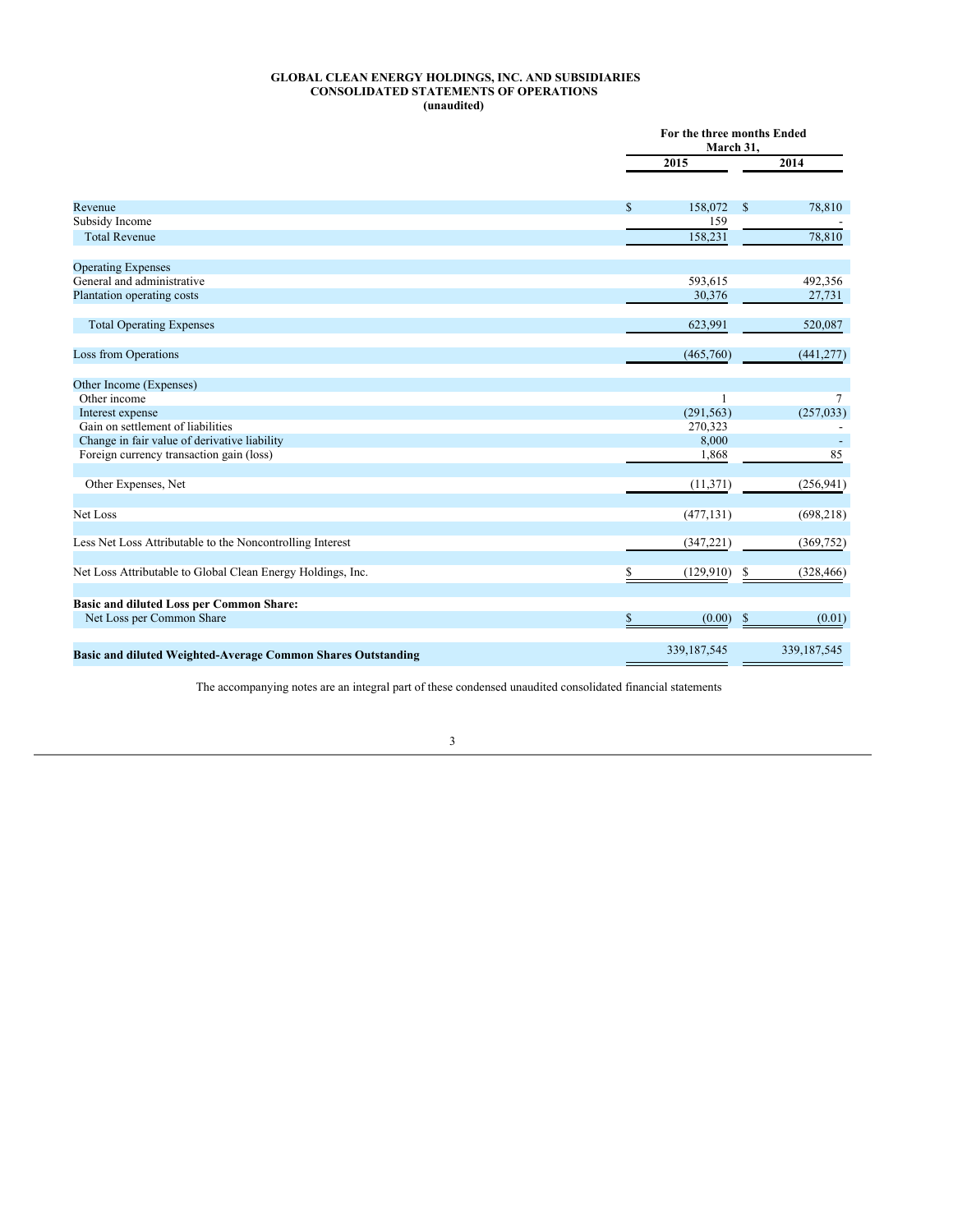### **GLOBAL CLEAN ENERGY HOLDINGS, INC. AND SUBSIDIARIES CONSOLIDATED STATEMENTS OF CASH FLOWS (unaudited)**

| , unauuntu ,                                                                |              | For the three months Ended<br>March 31, |    |            |  |
|-----------------------------------------------------------------------------|--------------|-----------------------------------------|----|------------|--|
|                                                                             |              | 2015                                    |    | 2014       |  |
| <b>Operating Activities</b>                                                 |              |                                         |    |            |  |
| Net loss                                                                    | S            | (477, 131)                              | -S | (698, 218) |  |
| Adjustments to reconcile net loss to net cash used in operating activities: |              |                                         |    |            |  |
| Foreign currency transaction gain                                           |              |                                         |    | (85)       |  |
| Gain on settlement of liabilities                                           |              | (270, 323)                              |    |            |  |
| Share-based compensation                                                    |              | 87,279                                  |    | 44,287     |  |
| Depreciation and amortization                                               |              | 117,472                                 |    | 128,726    |  |
| Amortization of debt discount                                               |              | 18,250                                  |    |            |  |
| Change in fair value of derivative                                          |              | (8,000)                                 |    |            |  |
| Changes in operating assets and liabilities:                                |              |                                         |    |            |  |
| Accounts receivable                                                         |              | 200,330                                 |    | 4,751      |  |
| Inventory                                                                   |              | (2,569)                                 |    | (1,357)    |  |
| Other current assets                                                        |              | (38, 761)                               |    | (25, 824)  |  |
| Accounts payable and accrued expenses                                       |              | 270,963                                 |    | 216,153    |  |
| Other noncurrent assets                                                     |              | (87)                                    |    | 42,204     |  |
| Net Cash Used in Operating Activities                                       |              | (102, 577)                              |    | (289, 363) |  |
| <b>Investing Activities</b>                                                 |              |                                         |    |            |  |
| Plantation development costs                                                |              | (75,996)                                |    | (207, 131) |  |
| Net Cash Used in Investing Activities                                       |              | (75,996)                                |    | (207, 131) |  |
| <b>Financing Activities</b>                                                 |              |                                         |    |            |  |
| Proceeds from issuance of preferred membership in GCE Mexico I, LLC         |              | 127,000                                 |    | 432,137    |  |
| Proceeds from notes payable                                                 |              |                                         |    | 130,000    |  |
| Payments on capital leases and notes payable                                |              |                                         |    | (12, 264)  |  |
| Net Cash Provided by Financing Activities                                   |              | 127,000                                 |    | 549,873    |  |
| Effect of exchange rate changes on cash                                     |              | 4,037                                   |    | (4,597)    |  |
| Net change in Cash and Cash Equivalents                                     |              | (47, 536)                               |    | 48,782     |  |
| <b>Cash and Cash Equivalents at Beginning of Period</b>                     |              | 238,485                                 |    | 216,531    |  |
| Cash and Cash Equivalents at End of Period                                  | \$           | 190,949                                 | \$ | 265,313    |  |
|                                                                             |              |                                         |    |            |  |
| <b>Supplemental Disclosures of Cash Flow Information:</b>                   |              |                                         |    |            |  |
| Noncash Investing and Financing activities:                                 |              |                                         |    |            |  |
| Accrual of return on noncontrolling interest                                | $\mathbb{S}$ | 669,486                                 | \$ | 643,672    |  |
| Estimated fair value of derivative liability                                |              | 73,000                                  |    |            |  |

The accompanying notes are an integral part of these condensed unaudited consolidated financial statements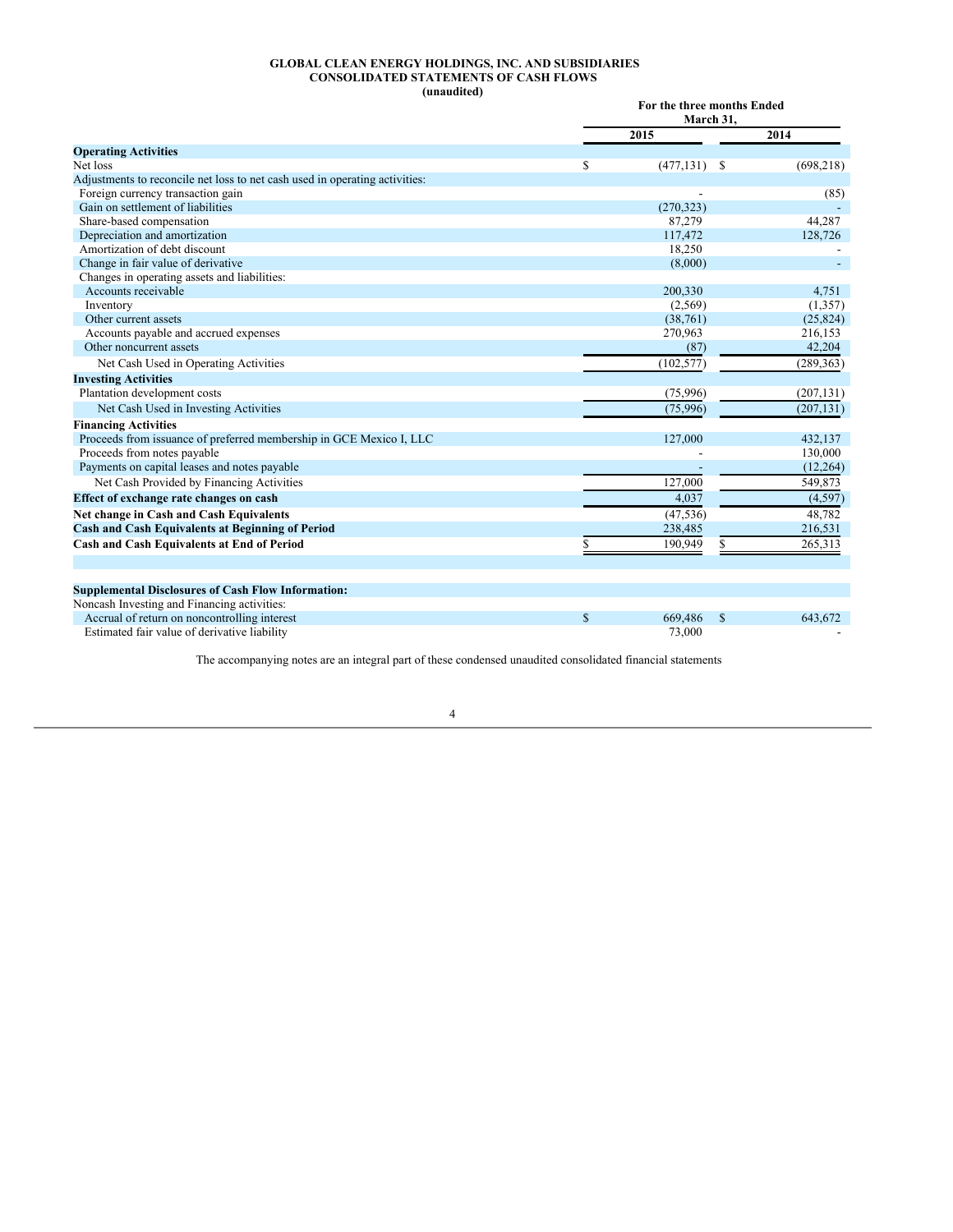## **CONSOLIDATED STATEMENTS OF COMPREHENSIVE INCOME (unadited)**

|                                                                               | For the three months Ended<br>March 31, |  |            |
|-------------------------------------------------------------------------------|-----------------------------------------|--|------------|
|                                                                               | 2015                                    |  | 2014       |
|                                                                               |                                         |  |            |
| Net Loss                                                                      | \$<br>$(477, 131)$ \$                   |  | (698, 218) |
| Other comprehensive income (loss)- foreign currency<br>translation adjustment | (3,566)                                 |  | 80,484     |
|                                                                               |                                         |  |            |
| Comprehensive Loss                                                            | (480,697)                               |  | (617, 734) |
| Add net loss attributable to the noncontrolling interest                      | 347,221                                 |  | 369,752    |
| Add other comprehensive loss (income) attributable to noncontrolling interest |                                         |  | (7,518)    |
| Comprehensive Loss Attributable to                                            |                                         |  |            |
| Global Clean Energy Holdings, Inc.                                            | (133, 476)                              |  | (255,500)  |

The accompanying notes are an integral part of these condensed unaudited consolidated financial statements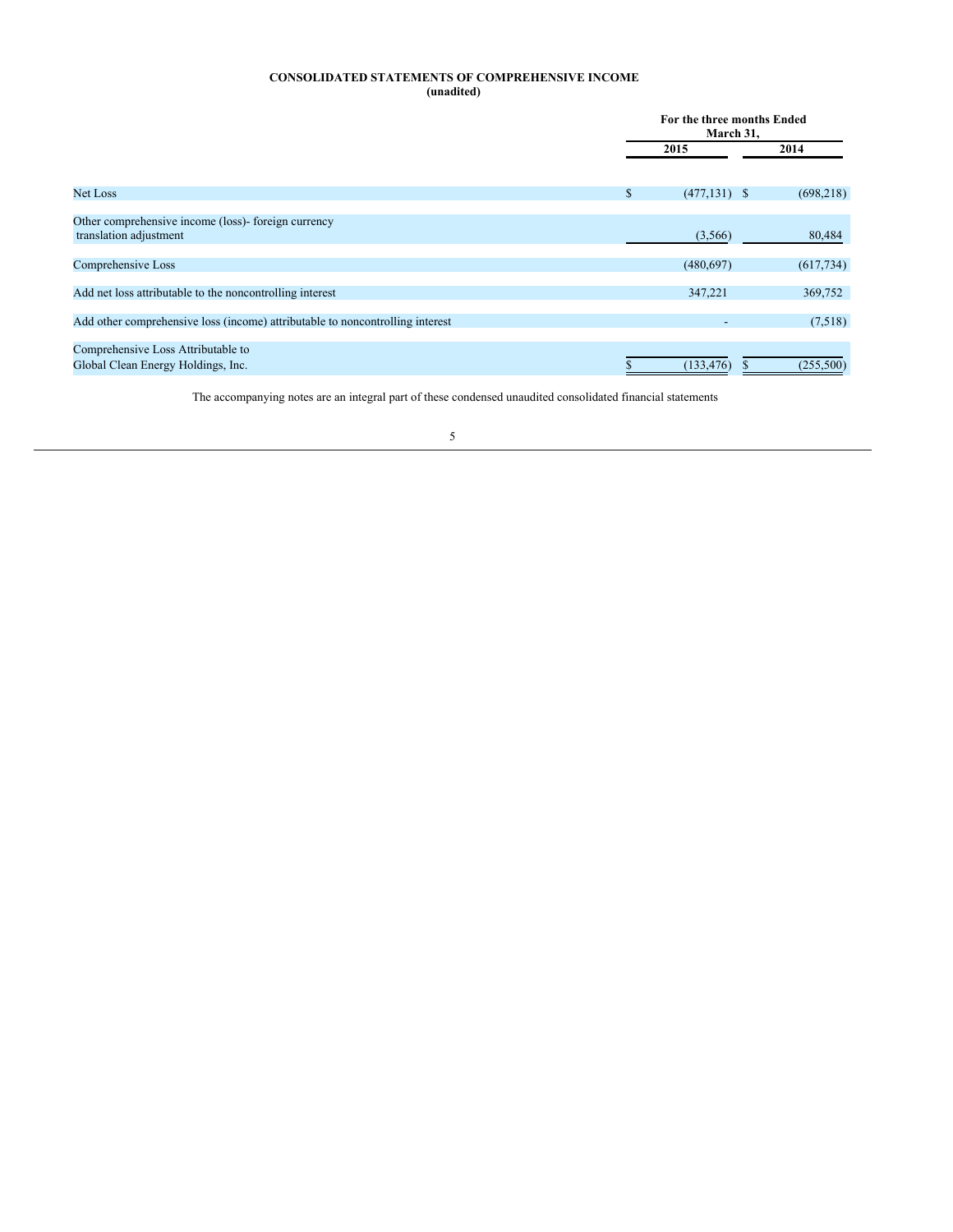This summary of significant accounting policies is presented to assists the reader in understanding and evaluating the Company's financial statements. The financial statements and notes are the representations of the Company's management, which is responsible for their integrity and objectivity. The accounting policies conform to generally accepted accounting principles and have been consistently applied in the preparation of the financial statements.

# **Note 1 – History and Basis of Presentation**

# *History*

Global Clean Energy Holdings, Inc.(the "Company") is a U.S.-based, multi-national, energy agri-business focused on the development of non-food based bio-feedstocks.

The Company was originally incorporated under the laws of the State of Utah on November 20, 1991. On July 19, 2010, the reincorporation of the company from a Utah corporation to a Delaware corporation was completed, as approved by shareholders.

# *Principles of Consolidation*

The condensed consolidated financial statements include the accounts of Global Clean Energy Holdings, Inc., its subsidiaries, and the variable interest entities of GCE Mexico I, LLC a Delaware limited liability company ("GCE Mexico"), and its Mexican subsidiaries (Asideros, Asideros 2 and Asideros 3). The financial statements include the newly acquired Sustainable Oils, LLC, a wholly owned subsidiary, from the acquisition date of March 13, 2013. All significant intercompany transactions have been eliminated in consolidation.

Generally accepted accounting principles require that if an entity is the primary beneficiary of a variable interest entity (VIE), the entity should consolidate the assets, liabilities and results of operations of the VIE in its consolidated financial statements. Global Clean Energy Holdings, Inc. considers itself to be the primary beneficiary of GCE Mexico, and it's Mexican subsidiaries, and accordingly, has consolidated these entities since their formation beginning in April 2008, with the equity interests of the unaffiliated investors in GCE Mexico presented as Noncontrolling Interests in the accompanying condensed consolidated financial statements.

Under ASC 810-10 the Primary Beneficiary is the party that has both of the following:

1. The power to make decisions regarding the activities that most significantly impact the success of the VIE, and

2. The obligation to absorb losses or rights to receive benefits of the entity that could potentially be significant to the VIE.

When multiple parties make decisions over different activities of the entity, only the party with power to direct the activities that most significantly impacts the entity's economic performance will have satisfied the first condition. Global Clean Energy Holdings, Inc. has the power to direct the most significant activities of GCE Mexico and its subsidiaries, as these rights were specifically granted to Global Clean Energy Holdings, Inc. under the GCE Mexico's Operating Agreement (the "LLC Agreement").

Global Clean Energy Holdings, Inc. satisfies the second condition because as owner of a 50.5% profits interest, Global Clean Energy Holdings, Inc. is expected to receive the benefits or the largest amounts of profits allocated by GCE Mexico. GCEH ownes 1% of Asideros 1, Asideros 2 and Asideros 3, and the balance is owned by GCE Mexico. Accordingly, we own 50.5% of Asideros 1, Asideros 2 and Asideros 3 either directly or through our common membership interest in GCE Mexico. The partners' right to receive a preferred return on their investment does not qualify as a "right to receive residual returns" of GCE Mexico.

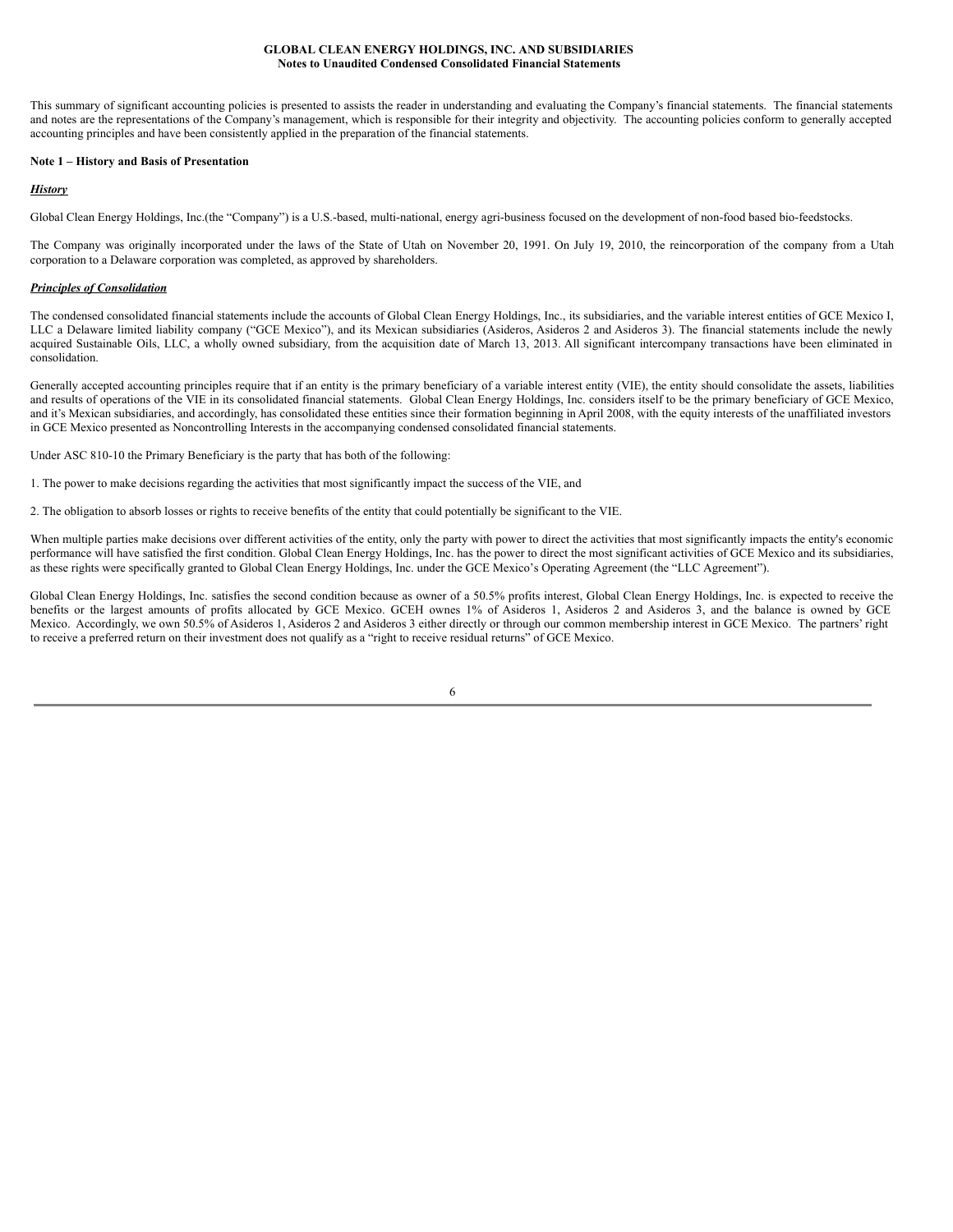The guidance also states that "in a multi-tiered legal-entity structure, a reporting entity should generally begin its evaluation at the lowest-level entity. Each entity within the structure should then be evaluated on a consolidated basis. The attributes and variable interests of the underlying consolidated entities become those of the parent company upon consolidation".

GCE Mexico holds, directly, 99% of the voting interest in the subsidiaries pursuant to the Agency Agreement. GCEH's rights as Manager of GCE Mexico and as the sole Director of the subsidiaries enables GCEH to conclude that these powers, together with the 50% membership interest in GCE Mexico, gives Global Clean Energy Holdings, Inc. a controlling financial interest and therefore is the primary beneficiary.

## **GCE MEXICO, LLC AND SUBSIDIARIES CONSOLIDATED BALANCE SHEETS**

|                                |                                              | March 31,<br>2015 |   | December 31,<br>2014 |
|--------------------------------|----------------------------------------------|-------------------|---|----------------------|
|                                |                                              | (Unaudited)       |   |                      |
|                                | <b>ASSETS</b>                                |                   |   |                      |
|                                |                                              |                   |   |                      |
| <b>CURRENT ASSETS (1)</b>      |                                              | 179,295           |   | 86,979               |
| PROPERTY AND EQUIPMENT, NET    |                                              | 13,021,591        |   | 13,377,936           |
| <b>OTHER NONCURRENT ASSETS</b> |                                              | 3,020             |   | 3,118                |
|                                |                                              |                   |   |                      |
| <b>TOTAL ASSETS</b>            |                                              | 13,203,906        |   | 13,468,033           |
|                                |                                              |                   |   |                      |
|                                | <b>LIABILITIES AND STOCKHOLDERS' DEFICIT</b> |                   |   |                      |
|                                |                                              |                   |   |                      |
| <b>CURRENT LIABILITIES</b>     |                                              | 273,572           |   | 281,369              |
| <b>LONG-TERM LIABILITIES</b>   |                                              | 20,064,311        |   | 19,124,134           |
|                                |                                              |                   |   |                      |
| <b>TOTAL LIABILITIES</b>       | S                                            | 20,337,883        | S | 19,405,503           |

(1) Includes cash of \$139,724 and \$86,979 at March 31, 2015 and December 31, 2014, respectively, which is included in the Company's consolidated financial statements, but is used only for the operations of GCE Mexico.

In March 2013, the Company acquired 100% of all of the outstanding membership interests of Sustainable Oils, LLC, a Delaware limited liability company. Accordingly, the consolidated financial statements for periods after that acquisition include the assets, liabilities and results of operations of that entity.

# *Unaudited Interim Condensed Consolidated Financial Statements*

The accompanying (a) condensed consolidated Balance Sheet at December 31, 2014 has been derived from audited statements and (b) unaudited condensed consolidated financial statements as of March 31, 2015 and 2014 have been prepared by the Company pursuant to the rules and regulations of the Securities and Exchange Commission. Certain information and footnote disclosures normally included in financial statements prepared in accordance with accounting principles generally accepted in the United States of America have been condensed or omitted pursuant to such rules and regulations. In the opinion of management, all adjustments and disclosures necessary for a fair presentation of these financial statements have been included and are of normal, recurring nature. These financial statements should be read in conjunction with the financial statements and notes thereto included in the Company's annual report on Form 10-K For the year ended December 31, 2014, as filed with the Securities and Exchange Commission. The results of operations for the three months ended March 31, 2015, may not be indicative of the results that may be expected for the year ending December 31, 2014.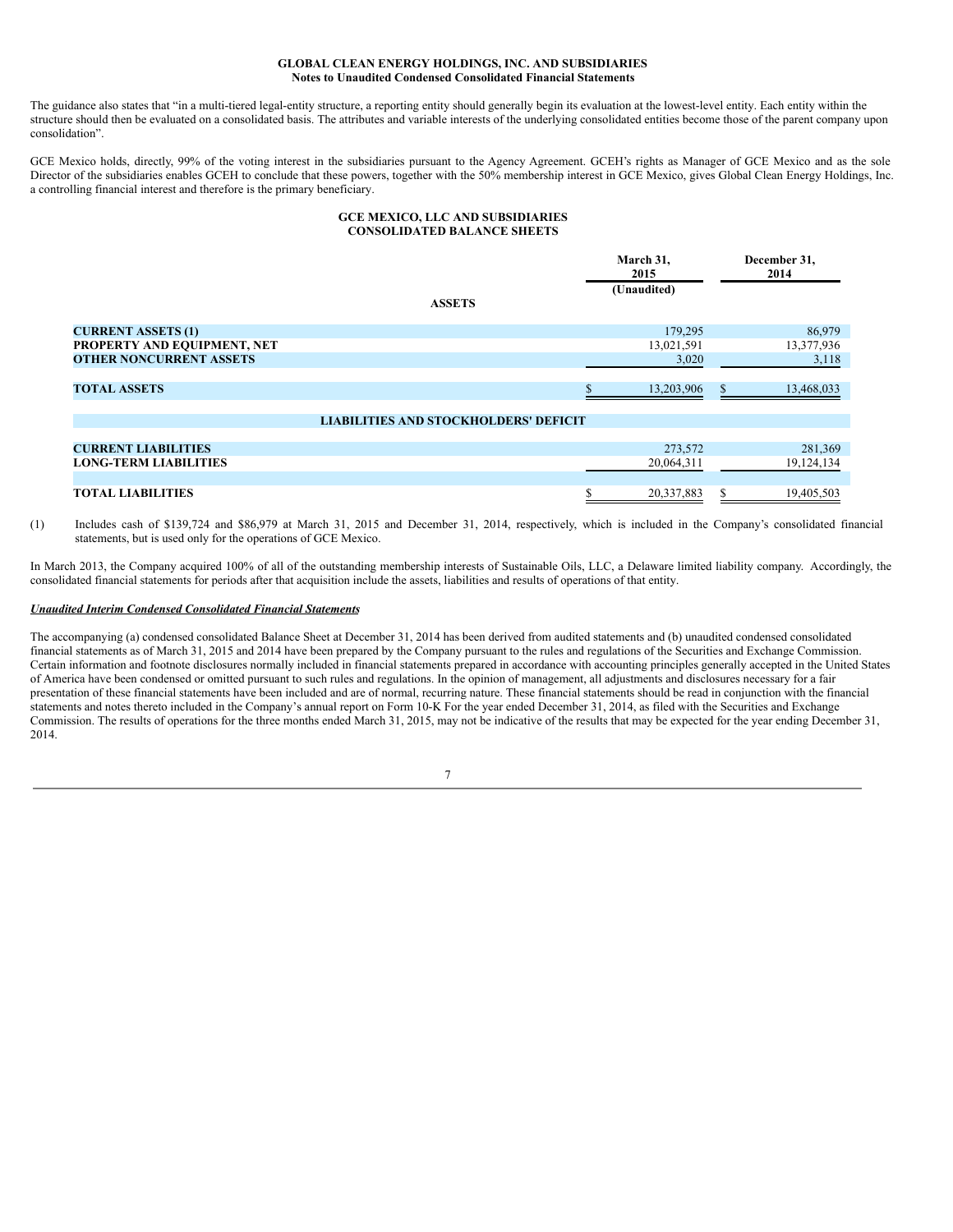#### *Accounting for Agricultural Operations*

All costs incurred until the actual planting of the Jatropha Curcas plant are capitalized as plantation development costs, and are included in "Property and Equipment" on the balance sheet. Plantation development costs are being accumulated in the balance sheet during the development period and are accounted for in accordance with accounting standards for Agricultural Producers and Agricultural Cooperatives. The direct costs associated with each farm and the production of the Jatropha revenue streams have been deferred and accumulated as a noncurrent asset, "Deferred Growing Costs", on the balance sheet. These costs will be recognized as a Cost of Good Sold in the period the revenue is recognized. Other general costs without expected future benefits are expensed when incurred.

#### *Inventory*

The Company uses the FIFO valuation method for its inventories, which consist almost entirely of finished goods. The Company records no inventories above their acquisition costs. There were no losses related to the valuation of inventory during the three months ended March 31, 2015.

# *Income/Loss per Common Share*

Income/Loss per share amounts are computed by dividing income or loss applicable to the common shareholders of the Company by the weighted-average number of common shares outstanding during each period. Diluted income or loss per share amounts are computed assuming the issuance of common stock for potentially dilutive common stock equivalents. The number of dilutive warrants and options is computed using the treasury stock method, whereby the dilutive effect is reduced by the number of treasury shares the Company could purchase with the proceeds from exercises of warrants and options.

The following instruments are currently antidilutive and have been excluded from the calculations of diluted income or loss per share at March 31, 2015 and 2014, as follows:

|                                               | March 31    |             |  |
|-----------------------------------------------|-------------|-------------|--|
|                                               | 2015        | 2014        |  |
|                                               |             |             |  |
| Convertible notes and accrued interest        | 24,100,000  | 23,000,000  |  |
| Convertible preferred stock - Series B        | 11.818.181  | 11,818,181  |  |
| Warrants                                      | 3,083,332   | 3,083,332   |  |
| Compensation-based stock options and warrants | 88,682,003  | 72,645,311  |  |
|                                               | 127,683,516 | 110,546,804 |  |

## *Revenue Recognition*

Revenue is recognized when all of the following criteria are met: persuasive evidence of an arrangement exists; delivery has occurred or services have been rendered; the seller's price to the buyer is fixed or determinable; collectability is reasonably assured; and title and the risks and rewards of ownership have transferred to the buyer. Value added taxes collected on revenue transactions are excluded from revenue and are included in accounts payable until remittance to the taxation authority.

Jatropha and Camelina biofuel revenue - The Company's long-term primary source of revenue currently is expected to be crude Jatropha oil. Revenue will be recognized net of sales or value added taxes and upon transfer of significant risks and rewards of ownership to the buyer. Revenue is not recognized when there are significant uncertainties regarding recovery of the consideration due, associated costs or the possible return of goods. For the three months ended March 31, 2015, the Company had no material Jatropha or Camelina biofuel revenue.

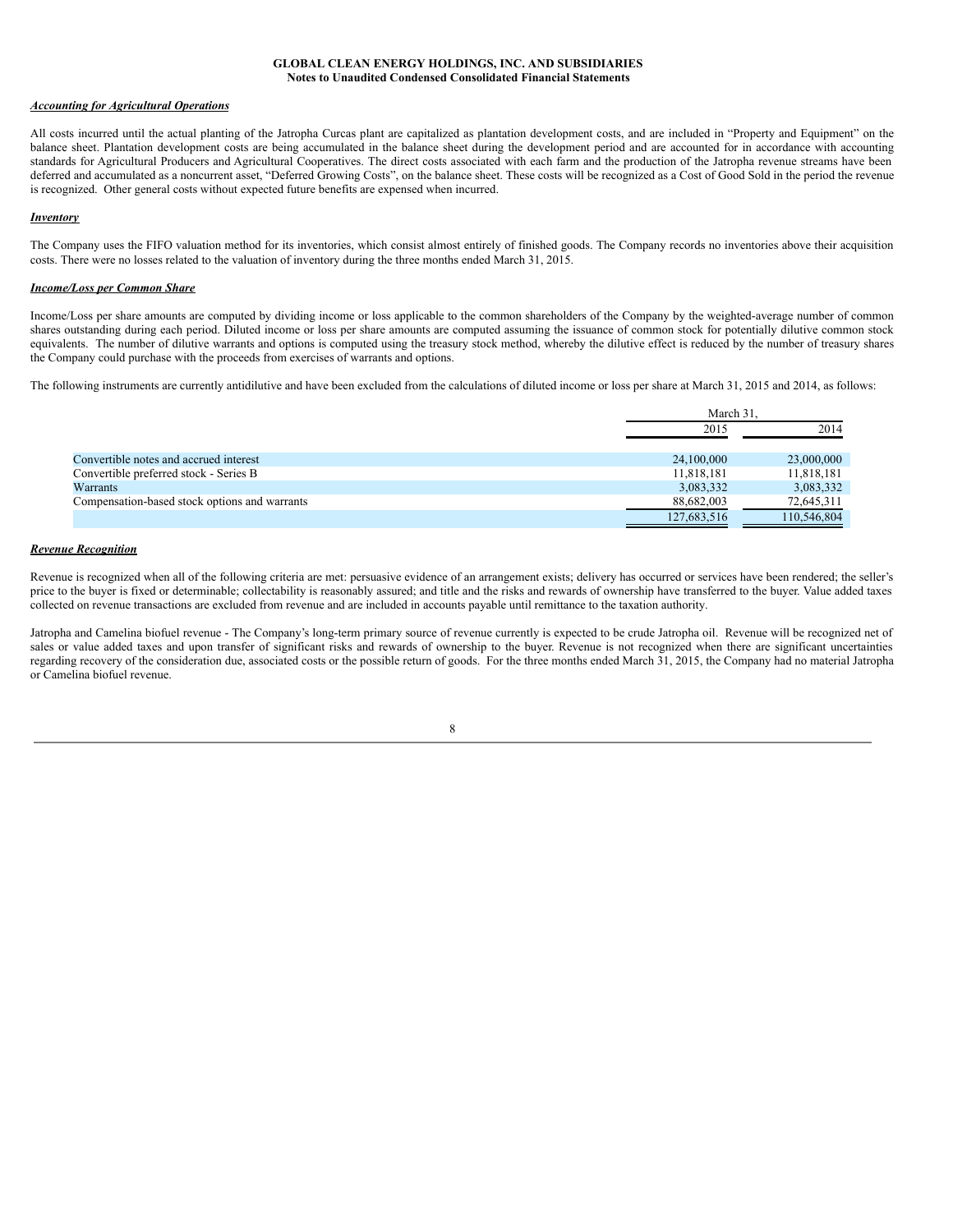Advisory services revenue - The Company provides development and management services to other companies regarding their bio-fuels and/or feedstock-Jatropha development operations, on a fee for services basis. The advisory services revenue is recognized upon completion of the work in accordance with each advisory contract.

Agricultural subsidies revenue - the Company receives agricultural subsidies from the Mexican government to supplement the farm development and planting of new trees. Due to the uncertainty of these payments, the revenue is recognized when the payments are received. We recognize these funds as revenue due to these payments being disbursed to supplement the Company's income and not as direct payments for any specified farming expense. For the three months ended March 31, 2015, the Company had no material subsidis revenue.

#### *Fair Value of Financial Instruments*

The carrying amounts reported in the consolidated balance sheets for accounts receivable and payable approximate fair value because of the immediate or short-term maturity of these financial instruments. The carrying amounts reported for the various notes payable and the mortgage notes payable approximate fair value because the underlying instruments are at interest rates which approximate current market rates. See note 10 for additional information regarding assets measured at fair value on a nonrecurring basis.

# *Derivative Liabilities*

The Company evaluates debt instruments, stock options, stock warrants or other contracts to determine if those contracts or embedded components of those contracts qualify as derivatives to be separately accounted for under the relevant sections of ASC Topic 815-40. Derivative Instruments and Hedging: Contracts in Entity's Own Equity . The result of this accounting treatment could be that the fair value of a financial instrument is classified as a derivative instrument and is marked-to-market at each balance sheet date and recorded as a liability. In the event that the fair value is recorded as a liability, the change in fair value is recorded in the statement of operations as other income or other expense. Upon conversion or exercise of a derivative instrument, the instrument is marked to fair value at the conversion date and then that fair value is reclassified to equity. Financial instruments that are initially classified as equity that become subject to reclassification under ASC Topic 815-40 are reclassified to a liability account at the fair value of the instrument on the reclassification date.

The Company has issued notes with embedded conversion features. Certain of the embedded conversion features contain price protection or anti-dilution features that result in these instruments being treated as derivatives. Accordingly, the Company has estimated the fair value of these embedded conversion features to settle outstanding contracts using Black-Scholes.

#### *Estimates*

Management uses estimates and assumptions in preparing financial statements. Those estimates and assumptions affect the reported amounts of assets and liabilities, the disclosure of contingent assets and liabilities, and reported revenues and expenses. Significant estimates used in preparing these financial statements include a) those assumed in determining the valuation of common stock, warrants, derivative liabilities and stock options, b) estimated useful lives of plantation equipment and plantation development costs, and c) undiscounted future cash flows for purpose of evaluating possible impairment of long-term assets. It is at least reasonably possible that the significant estimates used will change within the next year.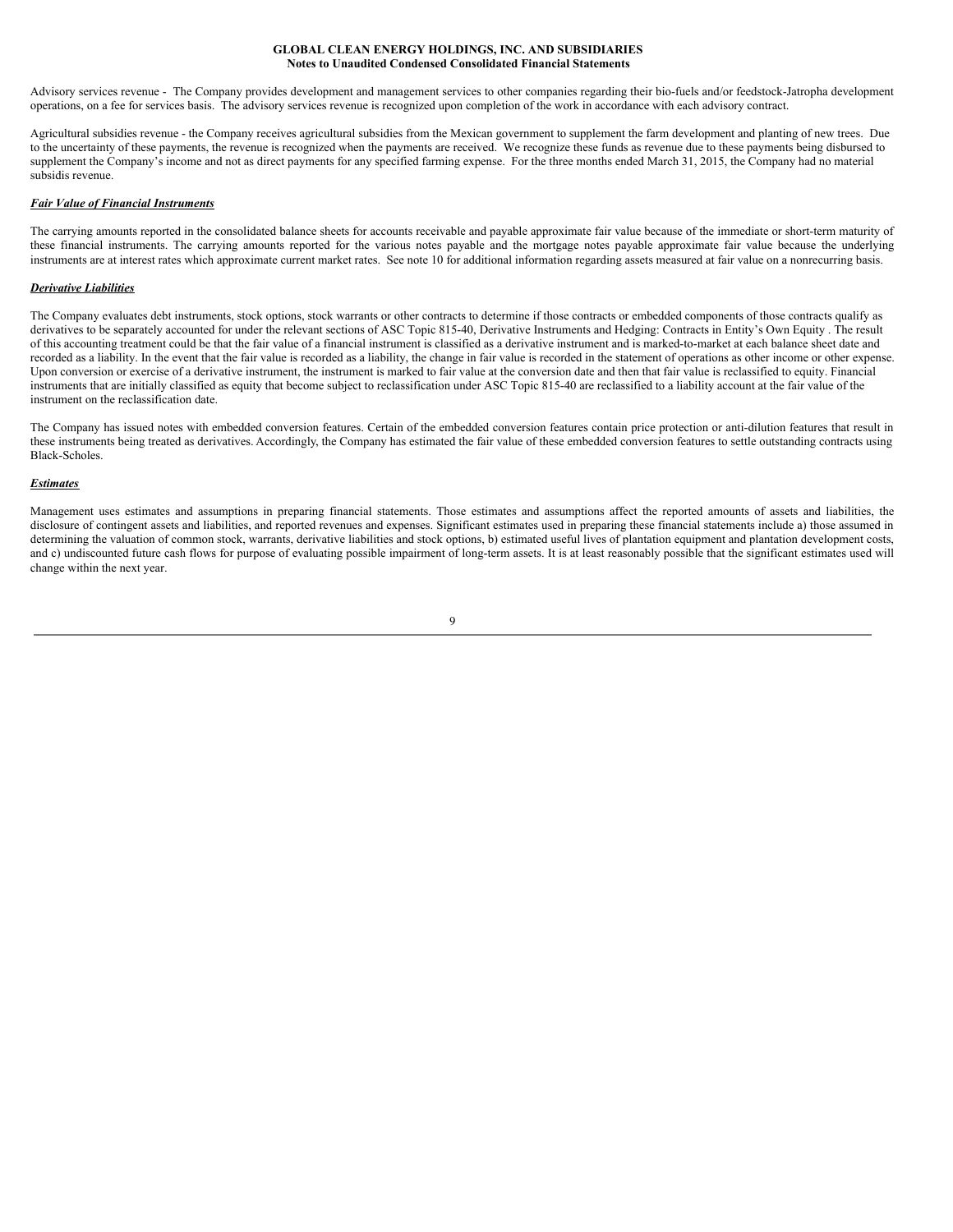#### *Foreign Currency*

During 2015, the Company had operations located in the United States, Mexico, and Dominican Republic. For these foreign operations, the functional currency is the local country's currency. Consequently, revenues and expenses of operations outside the United States of America are translated into U.S. dollars using weighted average exchange rates, while assets and liabilities of operations outside the United States of America are translated into U.S. dollars using exchange rates at the balance sheet date. The effects of foreign currency translation adjustments are included in equity (deficit) as a component of accumulated other comprehensive loss in the accompanying consolidated financial statements. Foreign currency transaction adjustments are included in other income (expense) in the Company's results of operations.

The Company has not entered into derivative instruments to offset the impact of foreign currency fluctuations.

#### *Stock Based Compensation*

The Company recognizes compensation expense for stock-based awards expected to vest on a straight-line basis over the requisite service period of the award based on their grant date fair value. The Company estimates the fair value of stock options using a Black-Scholes option pricing model which requires management to make estimates for certain assumptions regarding risk-free interest rate, expected life of options, expected volatility of stock and expected dividend yield of stock.

## *Comprehensive Income*

In June 2011, the FASB issued authoritative guidance requiring entities to report components of other comprehensive income in either a single continuous statement or in two separate, but consecutive statements of net income and other comprehensive income. The company has included a consolidated statement of comprehensive income for the three months ended March 31, 2015 and 2014.

## *New Account Guidelines*

The Company has reviewed all the recent accounting pronouncements issued to date of the issuance of these consolidated financial statements, and does not believe any of these pronouncements will have a material impact on the Company's consolidated financial statements.

# **Note 2 – Going Concern Considerations**

The accompanying consolidated financial statements have been prepared assuming that the Company will continue as a going concern. As shown in the accompanying consolidated financial statements, the Company incurred losses from operations applicable to its common shareholders of \$129,910 and \$328,466 for the three months ended March 31, 2015, and 2014, respectively, and has an accumulated deficit applicable to its common shareholders of approximately \$29,000,000 at March 31, 2015. The Company also used cash in operating activities of approximately \$103,000 and \$290,000 during the years ended March 31, 2015 and 2014, respectively. At March 31, 2015, the Company has negative working capital of approximately \$6,400,000. These factors raise substantial doubt about the Company's ability to continue as a going concern.

The Company commenced its business related to the cultivation and production of oil from the seed of the Jatropha plant in September 2007 and Camelina in March 2013. Management plans to meet its cash needs through various means including securing financing, entering into joint ventures, and developing the current business model. In order to fund its operations, the Company has to date received \$22,316,826 in capital contributions from the preferred membership interest in GCE Mexico I, LLC ("GCE Mexico"), has issued mortgages in the total amount of \$5,110,189 for the acquisition of land. The Company is developing the business operation to participate in the rapidly growing bio-diesel industry. While the Company expects to be successful in its ventures, there is no assurance that its business plan will be economically viable. The ability of the Company to continue as a going concern is dependent on that plan's success. The financial statements do not include any adjustments that might be necessary if the Company is unable to continue as a going concern.

| ۰.      |
|---------|
| ×<br>۰. |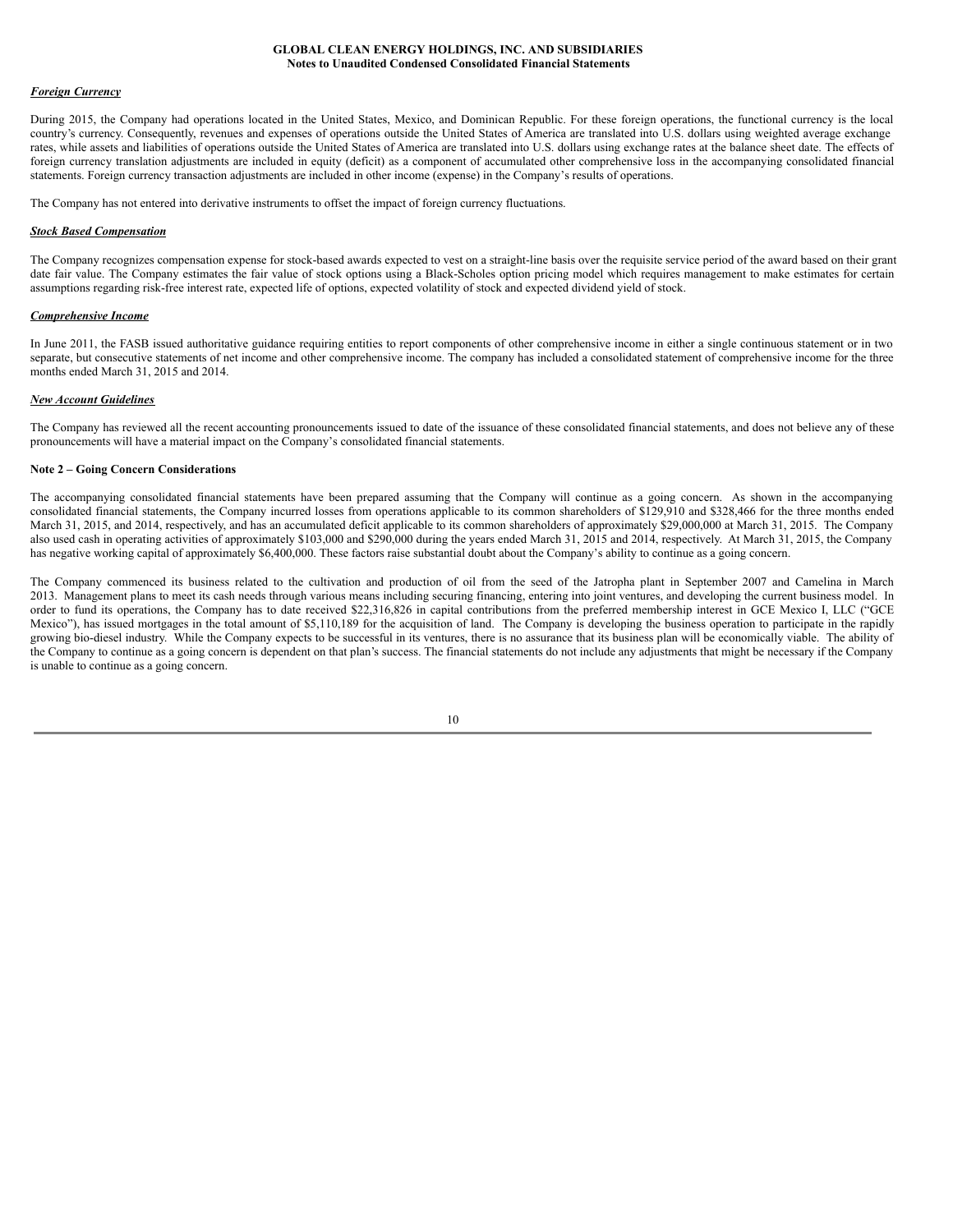#### **Note 3 – Property and Equipment**

Property and equipment are as follows:

|                               | March 31,<br>2015 |     | December 31,<br>2014 |
|-------------------------------|-------------------|-----|----------------------|
| Land                          | \$<br>3,870,297   | - S | 3,994,647            |
| Plantation development costs  | 9,471,752         | - S | 9,638,425            |
| Plantation equipment          | 1,330,772         | - S | 1,366,258            |
| Office equipment              | 102,454           |     | 103,770              |
| Total cost                    | 14,775,275        |     | 15,103,100           |
| Less accumulated depreciation | (1,301,128)       |     | (1,268,845)          |
| Property and equipment, net   | 13,474,147        |     | 13,834,255           |

Commencing in June 2008, Asideros I purchased certain equipment for purposes of rapidly clearing the land, preparing the land for planting, and actually planting the Jatropha trees. The Company has capitalized farming equipment and costs related to the development of land for farm use in accordance with generally accepted accounting principles for accounting by agricultural producers and agricultural cooperatives. Plantation equipment is depreciated using the straight-line method over estimated useful lives of 5 to 15 years. Depreciation expense has been capitalized as part of plantation development costs through the date that the plantation becomes commercially productive. The initial plantations were deemed to be commercially productive on October 1, 2009, at which date the Company commenced the depreciation of plantation development costs over estimated useful lives of 10 to 35 years, depending on the nature of the development. Developments and other improvements with indefinite lives are capitalized and not depreciated. Other developments that have a limited life and intermediate-life plants that have growth and production cycles of more than one year are being depreciated over their useful lives once they are placed in service. The land, plantation development costs, and plantation equipment are located in Mexico.

#### **Note 4 – Intangible Assets**

In March 2013, the Company purchased certain intangible assets related to the commercial production of Camelina. The intangible assets include three patents and the related intellectual property associated with these patents. These intangible assets acquired have an expected useful life of 17 years and are carried at cost less any accumulated amortization and any impairment losses.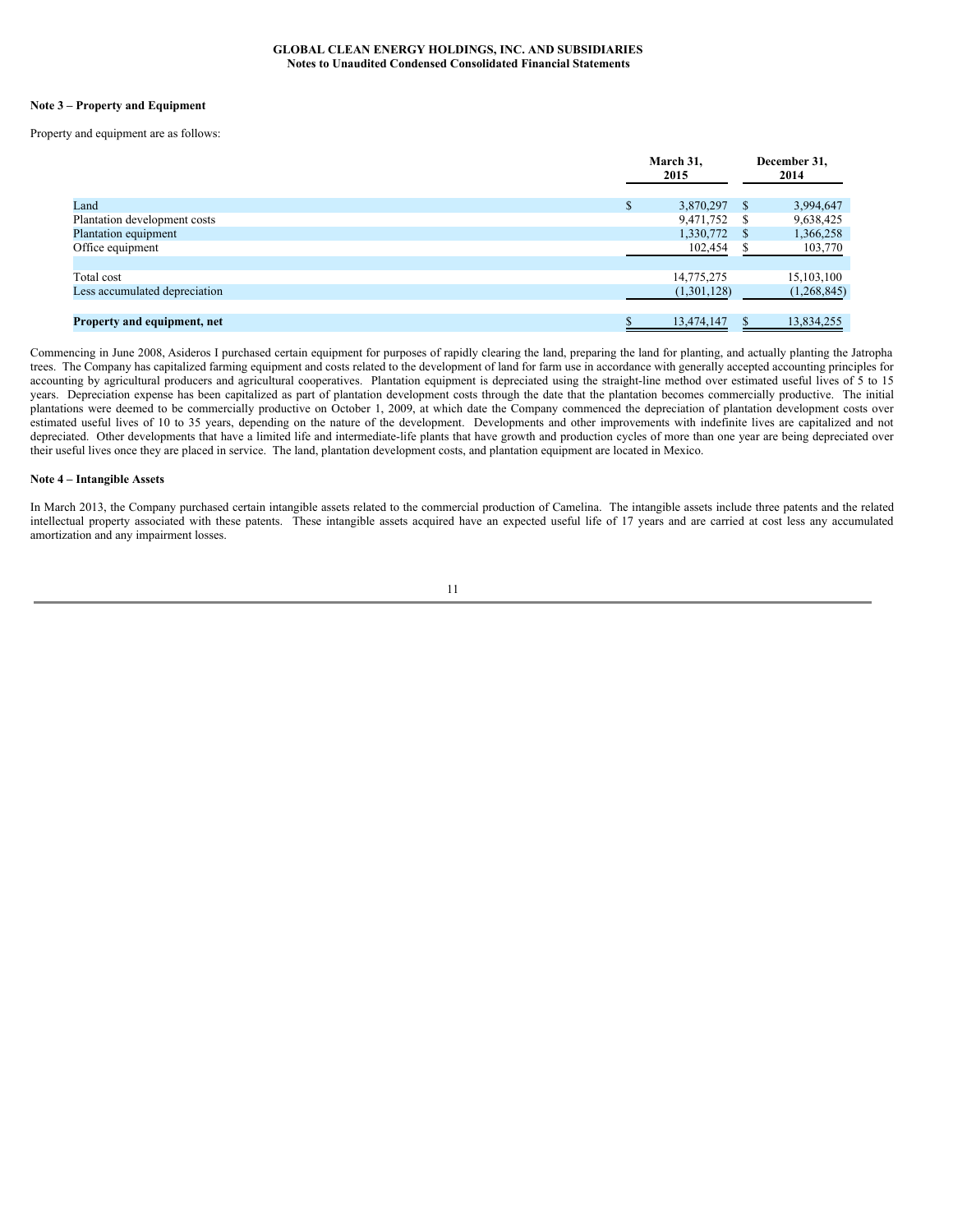Amortization is calculated using the straight-line method to allocate the cost of the intangible assets over their estimated useful lives of 17 years. Any future costs associated with the maintenance of these patents with indefinite lives will be capitalized and not amortized. The Intangible Assets as of the year ended March 31, 2015 is shown in the following table:

|                               | March 31,<br>2015 | December 31,<br>2014      |
|-------------------------------|-------------------|---------------------------|
| <b>Intangible Assets</b>      | 4,168,841         | 4,168,841<br><sup>S</sup> |
| Less accumulated amortization | (502, 423)        | (441, 117)                |
| <b>Intangible Assets, net</b> | 3,666,418         | 3,727,724                 |

# **Note 5 – Debt**

# **Notes Payable to Shareholders**

Included in notes payable on the accompanying consolidated balance sheet, the Company has notes payable to certain shareholders in the aggregate amount of \$26,000 at March 31, 2015 and 2014. The notes originated in 1999, bear interest at 12%, are unsecured, and are currently in default. Accrued interest on the notes totaled \$56,521 and \$53,410, respectively at March 31, 2015 and 2014, respectively.

#### **Convertible Notes Payable**

In March 2010, the Company entered into a securities purchase agreement with the preferred members of GCE Mexico pursuant to which the Company issued senior unsecured convertible promissory notes in the original aggregate principal amount of \$567,000 and warrants to acquire an aggregate of 1,890,000 shares of the Company's common stock. The Convertible Notes mature on the earlier of (i) March 16, 2012, or (ii) upon written demand of payment by the note holders following the Company's default thereunder. The maturity date of the Convertible Notes have been extended until September 15, 2016. Interest accrues on the convertible notes at a rate of 5.97% per annum, and is payable quarterly in cash, in arrears, on each year anniversary of the issuance of the convertible notes. The Company may at its option, in lieu of paying interest in cash, pay interest by delivering a number of unregistered shares of its common stock equal to the quotient obtained by dividing the amount of such interest by the arithmetic average of the volume weighted average price for each of the five consecutive trading days immediately preceding the interest payment date. At any time following the first anniversary of the issuance of the Convertible Notes, at the option of the note holders, the outstanding balance thereof (including unpaid interest) may be converted into shares of the Company's common stock at a conversion price equal to \$0.03. The conversion price may be adjusted in connection with stock splits, stock dividends and similar events affecting the Company's capital stock. The convertible notes rank senior to all other indebtedness of the Company, and thereafter will remain senior or pari passu with all accounts payable and other similar liabilities incurred by the Company in the ordinary course of business. The Company may not prepay the convertible notes without the prior consent of the Investors.

In January 2014, the Company entered into a securities purchase agreement with the third party investors pursuant to which the Company issued senior unsecured contingently convertible promissory notes in the original aggregate principal amount of \$130,000 and warrants to acquire an aggregate of 1,083,332 shares of the Company's common stock. Interest accrues on the convertible notes at a rate of 8% per annum, and is payable quarterly in cash, in arrears, on each year anniversary of the issuance of the convertible notes. At any time following the first anniversary of the issuance of the Convertible Notes, at the option of the note holders, the outstanding balance thereof (including unpaid interest) may be converted into shares of the Sustainable Oils common stock at a conversion price equal to \$1.448, subject to adjustment based on Sustainable Oils receiving alternative consideration from another investor. The conversion price may be adjusted in connection with stock splits, stock dividends and similar events affecting the Sustainable Oils's capital stock. The relative fair value of the warrants was considered insignificant.

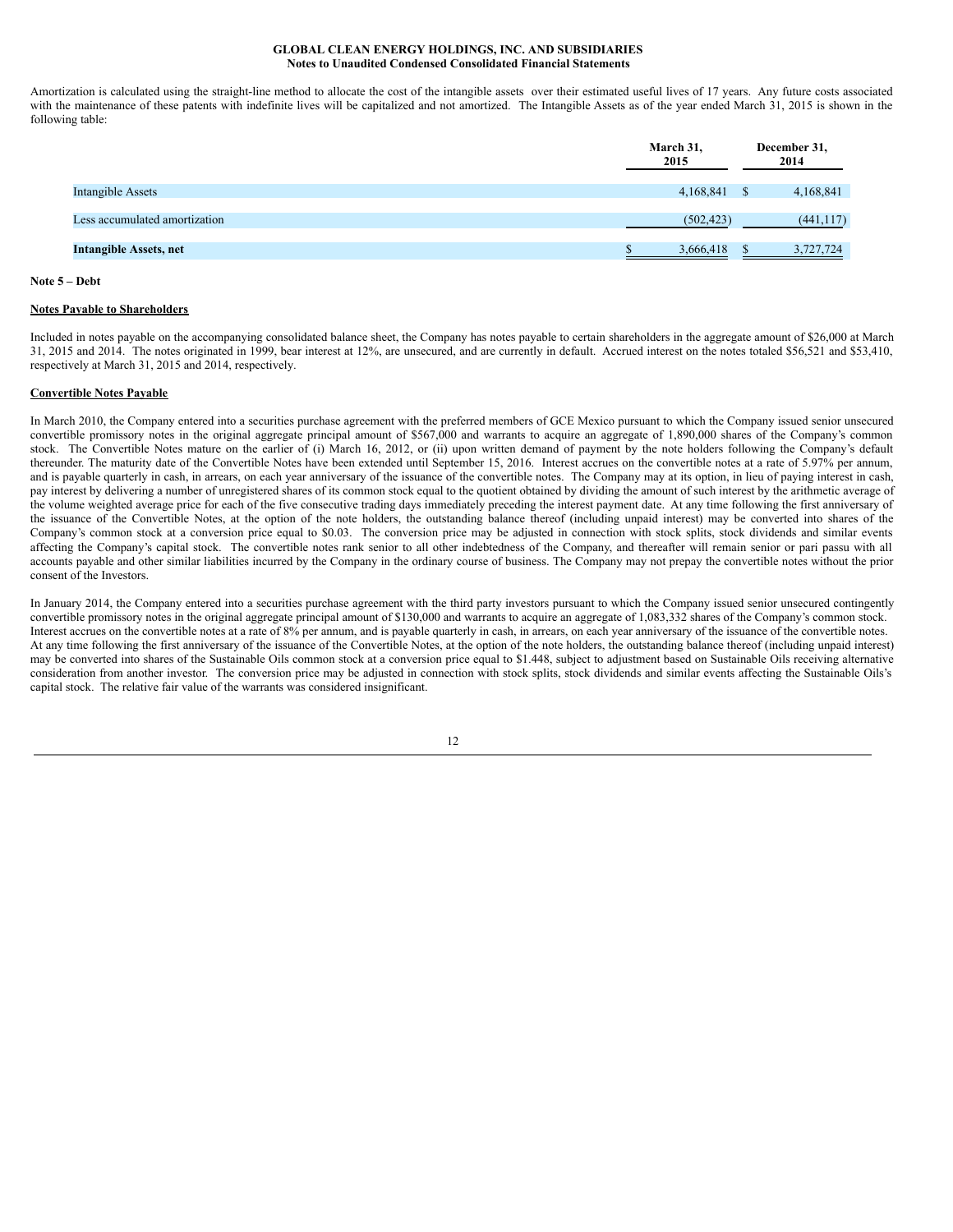Based on the price protection feature in the conversion terms, such embedded conversion feature resulted in a derivative liability and a corresponding debt discount in the amount of \$73,000 to be recorded (See Note 9). The Company is amortizing the debt discount over the life of the corresponding convertible promissory notes through December 31, 2015. The amortization of the debt discount for these derivative instruments was \$18,250 for three months ended March 31, 2015.

# **Mortgage Notes Payable**

The investors holding the preferred membership units of GCE Mexico also directly funded the purchase by Asideros I of approximately 5,000 acres of land in the State of Yucatan in Mexico by the payment of \$2,051,282, The land was acquired in the name of Asideros I, and Asideros I issued a mortgage in the amount of \$2,051,282 in favor of the two original investors. These two investors also directly funded the purchase by Asideros 2 of approximately 4,500 acres, and a second parcel by Asideros 2 of approximately 600 acres of land adjacent to the land owned by Asideros by the total payment of \$963,382. The land was acquired in the name of Asideros 2 and Asideros 2 issued mortgages in the amount of \$963,382 in favor of these two investors. These mortgages bear interest at the rate of 12% per annum, payable quarterly. The parties have agreed to accrue the interest until such time as the Board determines that there is sufficient cash flow to pay all accrued interest. The initial mortgage, including any unpaid interest, is due in April 2018. The second mortgage, including any unpaid interest, is due in February 2020.

In October 2011, the two original investors also directly funded the purchase by Asideros 3 of approximately 5,600 acres for a total \$2,095,525. The land was acquired in the name of Asideros 3 and Asideros 3 issued mortgages in the amount of \$2,095,525 in favor of these two investors. These mortgages bear interest at the rate of 12% per annum, payable quarterly. The Board has directed that this interest shall continue to accrue until such time as the Board determines that there is sufficient cash flow to pay all accrued interest. The initial mortgage, including any unpaid interest, is due in October 2021.

In November 2012, one of the two holders of the preferred membership interests acquired all of the ownership interests of the other member. Accordingly, all of the foregoing obligations are now owed to the sole holder of GCE Mexico's preferred membership interests.

# **Promissory Notes Payable**

In March 2013, the Company issued a secured promissory note in the principal amount of \$1,300,000 to Targeted Growth, Inc. for certain Camelina assets. The purchase occurred concurrently with the acquisition of Sustainable Oils, LLC. The note bears an interest rate of ten percent (10.0%) per annum, and is payable upon the earlier of the following: (a) to the extent of 35.1% of, and on the third business day after, the receipt by the Company of any Qualified Funding; or (b) September 13, 2014 (the "Maturity Date"). The Company has amended the note by extending the maturity date to December 31, 2014 and returning the certain Camelina assets to Targeted Growth, Inc. at the book value of \$190,500. Thus, the note was settled for the value of the assets returned for the same book value of \$190,500. The term "Qualified Funding" means all equity funding in excess of the \$800,000, in the aggregate, received by the Company, its subsidiary or an affiliate after the date hereof for its Camelina business.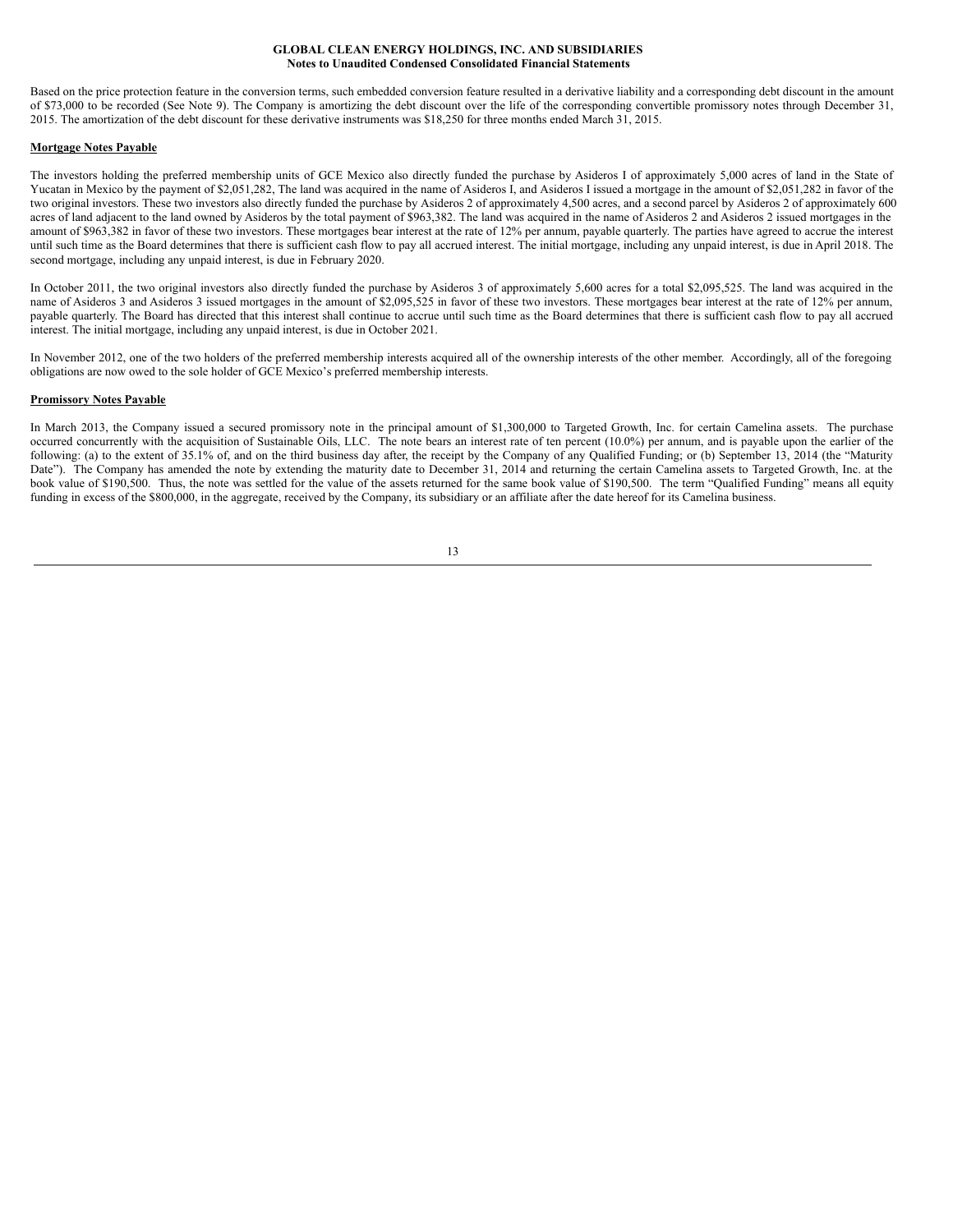## **Note 6 - Equity (Deficit)**

The preferred members have made capital contributions of \$127,000 and \$432,137 during the three months ended March 31, 2015 and 2014, respectively. The LLC Agreement calls for additional contributions from the investor, as requested by management and as required by the operation in 2015 and the following years. The holder of the preferred membership interest is entitled to earn a preferential 12% per annum cumulative compounded return on the cumulative balance of the preferred membership interest. The preferential return increased by \$669,486, and \$643,672 during the three months ended March 31, 2015 and 2014, respectively, and totals \$10,770,565 at March 31, 2015.

#### **Common Stock**

In March 2013, the Company issued 40,000,000 shares, at \$.02 per share as partial considertion of the business purchase that included certain assets, patents, and other intellectual property and rights related to the development of Camelina sativa as a biofuels feedstock that it acquired.

# **Note 7 – Stock Options and Warrants**

#### **Stock Options and Compensation-Based Warrants**

The Company has an incentive stock option plan wherein 40,000,000 shares of the Company's common stock are reserved for issuance thereunder.

A summary of the status of options and compensation-based warrants at March 31, 2014, and changes during the three months then ended is presented in the following table:

|                                          | <b>Shares</b><br>Under<br>Option | Weighted<br>Average<br><b>Exercise</b><br>Price | Weighted<br>Average<br>Remaining<br>Contractual<br>Life | Aggregate<br><b>Intrinsic</b><br>Value |
|------------------------------------------|----------------------------------|-------------------------------------------------|---------------------------------------------------------|----------------------------------------|
| Outstanding at December 31, 2014         | 64,945,311                       | 0.02                                            | $3.3 \text{ years}$ \$                                  |                                        |
| Granted<br>Exercised                     | 27,736,692                       | 0.01                                            |                                                         |                                        |
| Forfeited<br>Expired                     | (4,000,000)                      | 0.02                                            |                                                         |                                        |
| Outstanding at March 31, 2015            | 88,682,003                       | 0.02                                            | 3.4 years $\epsilon$                                    | 194,506                                |
|                                          |                                  |                                                 |                                                         |                                        |
| Vested and Exercisable at March 31, 2015 | 47,962,562<br>\$                 | 0.02                                            | 2.6 years $\frac{1}{5}$                                 | 118,990                                |

The fair value of stock option grants and compensation-based warrants is estimated on the date of grant or issuance using the Black-Scholes option pricing model. Options to purchase 27,736,692 shares of common stock were issued in the three months ended March 31, 2015 and 3,700,000 in the three months ended March 31, 2014. The weighted average fair value of stock options issued during the three months ended March 31, 2015 and 2014 as \$0.015 and \$.014, respectively. The weighted-average assumptions used for the stock options granted and compensation-based warrants issued during the three months ended March 31, 2015 and 2014 were risk-free interest rate of 1.75% and 1.75%, volatility of 113% and 130%, expected life of 5 years, and dividend yield of zero. The expected life of stock options represents the period of time that the stock options granted are expected to be outstanding prior to exercise. The expected volatility is based on the historical price volatility of the Company's common stock. The risk-free interest rate represents the U.S. Treasury constant maturities rate for the expected life of the related stock options. The dividend yield represents anticipated cash dividends to be paid over the expected life of the stock options. The intrinsic values are based on a March 31, 2015 closing price of \$0.015 per share.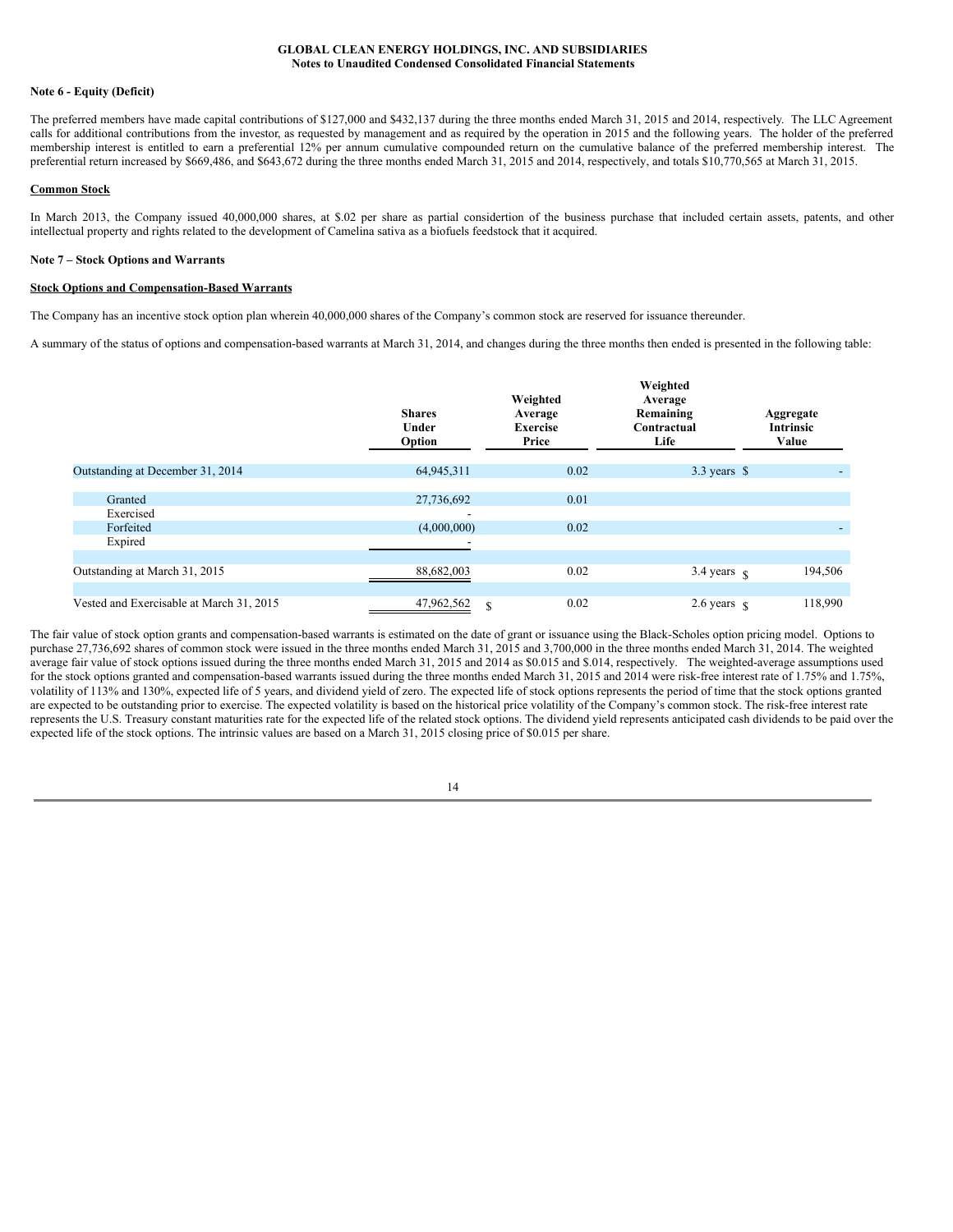Share-based compensation from all sources recorded during the three months ended March 31, 2015 and 2014 was approximately \$87,000 and \$44,000, respectively, and is reported as general and administrative expense in the accompanying condensed consolidated statements of operations. As of March 31, 2015, there is approximately \$201,252 of unrecognized compensation cost related to stock-based payments that will be recognized over a weighted average period of approximately 6.36 years.

# **Stock Warrants**

A summary of the status of the warrants outstanding at March 31, 2015, and changes during the three months ended is presented in the following table:

|                                               | <b>Shares</b><br>Under<br>Warrant | Weighted<br>Average<br><b>Exercise</b><br>Price | Weighted<br>Average<br>Remaining<br><b>Contractual life</b> | Aggregate<br><b>Intrinsic</b><br>Value |
|-----------------------------------------------|-----------------------------------|-------------------------------------------------|-------------------------------------------------------------|----------------------------------------|
| Outstanding at December 31, 2014              | 3,083,332                         | 0.0117                                          | 6.31 years                                                  | \$                                     |
| Issued<br>Exercised                           | $\overline{\phantom{a}}$          |                                                 |                                                             |                                        |
| Expired                                       | ۰                                 |                                                 |                                                             |                                        |
| Outstanding and exercisable at March 31, 2015 | 3,083,332                         | 0.0117                                          | 5.83 years                                                  | \$                                     |

## **Note 8 – Impairment of assets and fair value measurements**

Fair value is defined as the exchange price that would be received for an asset or paid to transfer a liability (an exit price) in the principal or most advantageous market for the asset or liability in an orderly transaction between market participants on the measurement date. To measure fair value, a hierarchy has been established by generally accepted accounting principles which requires an entity to maximize the use of observable inputs and minimize the use of unobservable inputs. This hierarchy uses three levels of inputs to measure the fair value of assets and liabilities as follows:

Level 1 – Quoted prices in active markets for identical assets or liabilities.

Level 2 – Observable inputs other than Level 1 including quoted prices for similar assets or liabilities, quoted prices in less active markets, or other observable inputs that can be corroborated by observable market data.

Level 3 – Unobservable inputs supported by little or no market activity for financial instruments whose value is determined using pricing models, discounted cash flow methodologies, or similar techniques, as well as instruments for which the determination of fair value requires significant management judgment or estimation.

Fair value is used on a nonrecurring basis to measure certain assets when applying lower of cost or fair value accounting or when adjusting carrying values. Fair value is also used when evaluating impairment on certain assets, including deferred growing costs and property and equipment.

The Company has not recognized any impairment charges for the three months ended March 31, 2015 and 2014.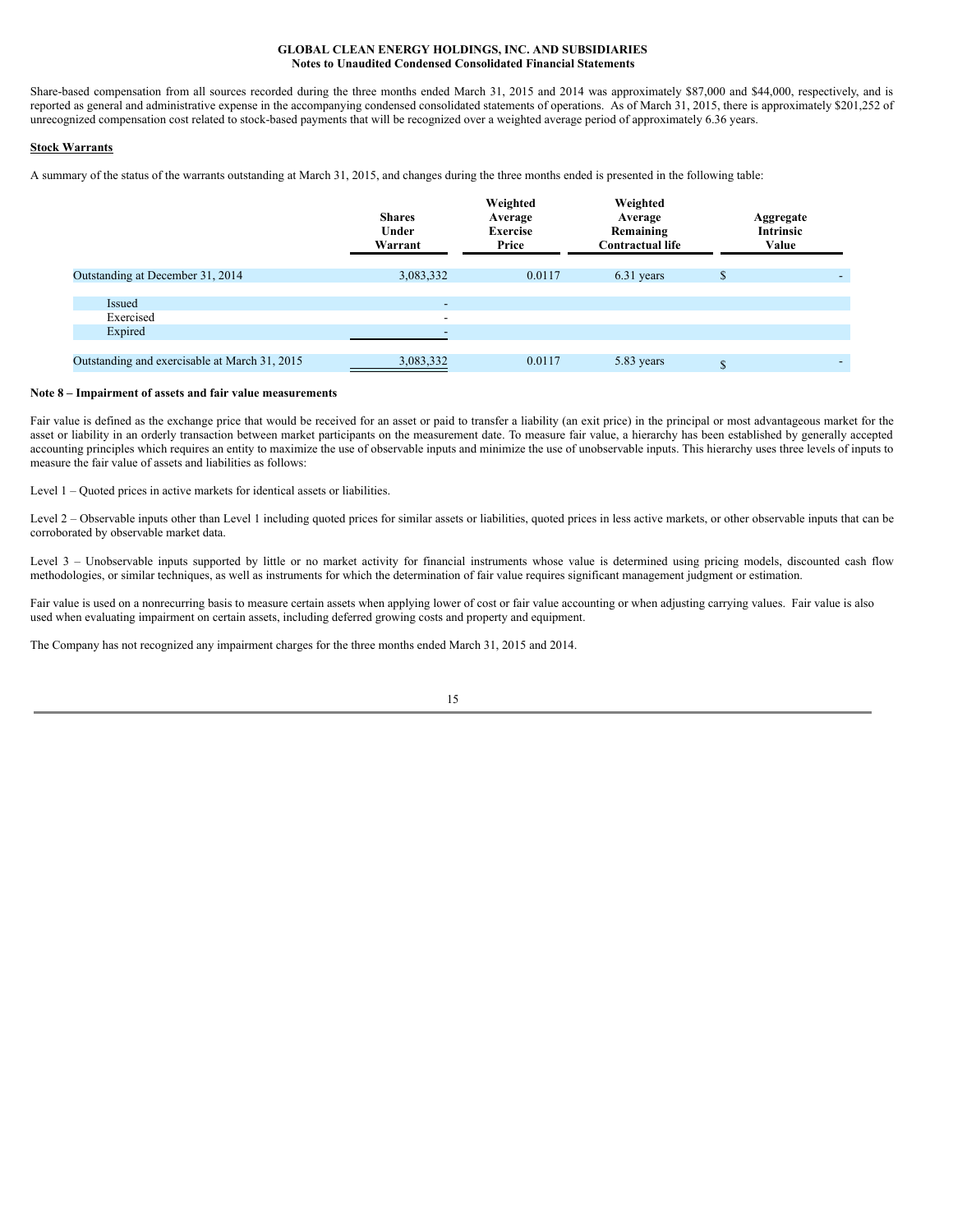#### **Note 9 – Derivative Liabilities**

The Company applies the accounting standard that provides guidance for determining whether an equity-linked financial instrument, or embedded feature, is indexed to an entity's own stock. The standard applies to any freestanding financial instrument or embedded features that have the characteristics of a derivative, and to any freestanding financial instruments that are potentially settled in an entity's own common stock.

The Company has estimated the fair value of these embedded conversion features to settle outstanding contracts using Black-Scholes using the following assumptions:

- Expected volatility is based primarily on historical volatility of the Company. Historical volatility was computed using weekly pricing observations for recent periods. The Company believes this method produces an estimate that is representative of our expectations of future volatility over the expected term of these warrants and embedded conversion features. The Company currently have no reason to believe that future volatility over the expected remaining life of these embedded conversion features is likely to differ materially from historical volatility.
- The expected life is based on the remaining term of the warrants and embedded conversion features.
- The risk-free interest rate is based on U.S. Treasury securities consistent with the remaining term of the embedded conversion features.

During the three months ended March 31, 2015, the Company issued an aggregate of \$130,000 in principal of convertible notes payable at an interest rate of 8% (See Note 6). Such convertible notes contained embedded conversion features in the Company's own stock and have resulted in an initial derivative liability value of \$73,000 and a debt discount of \$73,000 being recorded by the Company.

During the three months ended March 31, 2015, the Company recorded other income of \$8,000, related to the change in fair value of the embedded conversion features which is included in change in fair value of derivative liabilities in the accompanying consolidated statements of operations.

The following table presents the embedded conversion features which have no observable market data and are derived using Black-Scholes measured at fair value on a recurring basis, using Level 3 inputs, as of March 31, 2015:

| Annual dividend yield                            | $0\%$             |
|--------------------------------------------------|-------------------|
| Expected live (years)                            | $1 - 0.75$        |
| Risk-free interest rate                          | $0.21\% - 0.23\%$ |
| Expected volatility                              | 113%              |
| The level 3 carrying value as of March 31, 2015: |                   |

Embedded Conversion Features \$ 73,000

The following table presents the changes in fair value of our warrants and embedded conversion features measured at fair value on a recurring basis for the three months ended March 31, 2015:

| Balance as of January 1, 2015                         |         |
|-------------------------------------------------------|---------|
| Issuance of warrants and embedded conversion features | 73,000  |
| Change in fair value                                  | (8,000) |
| Balance as of March 31, 2015                          | 65.000  |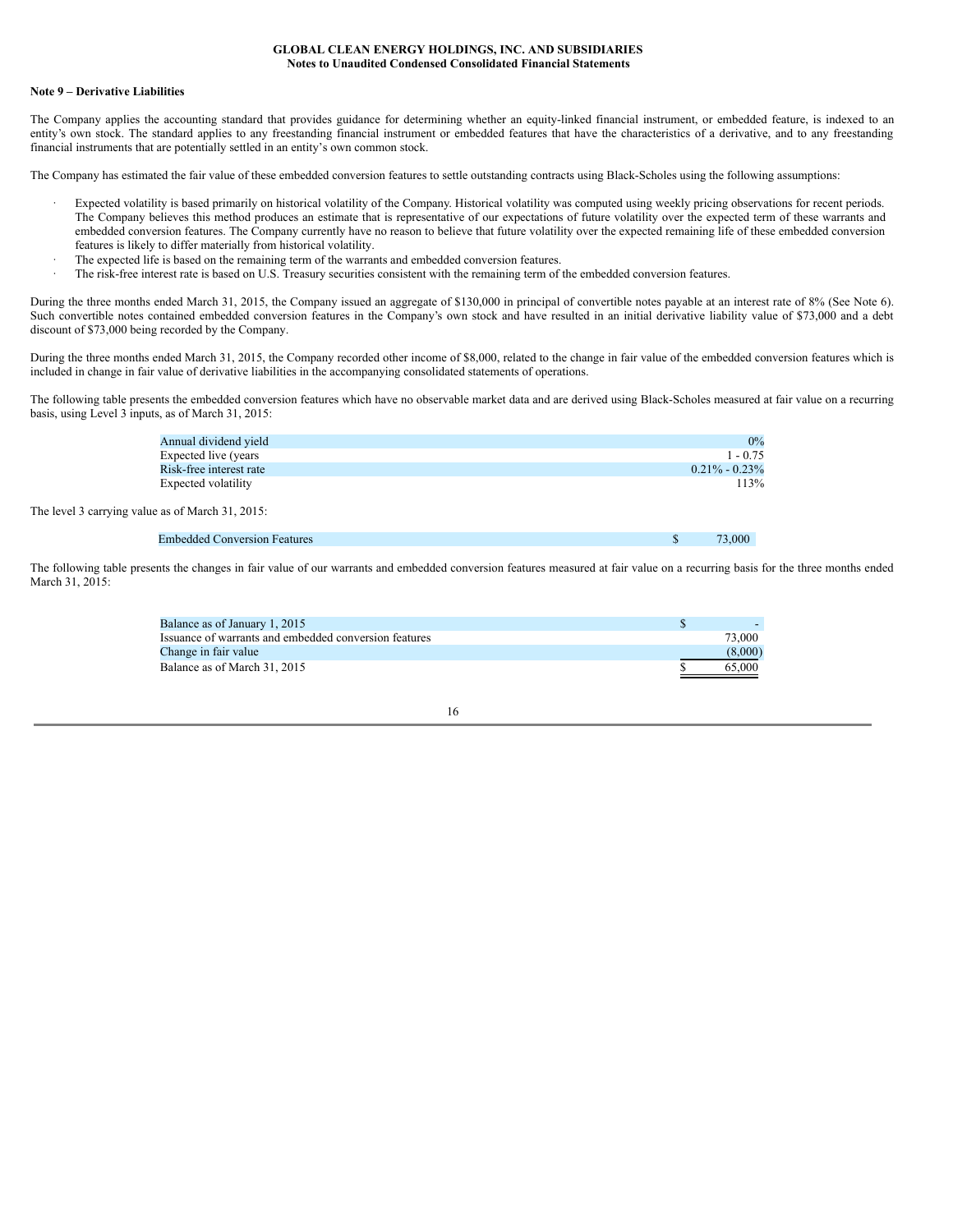#### ITEM 2. MANAGEMENTS' DISCUSSION AND ANALYSIS OF FINANCIAL CONDITION AND RESULTS OF OPERATIONS.

This Report, including any documents which may be incorporated by reference into this Report, contains "Forward-Looking Statements" within the meaning of Section 27A of the Securities Act of 1933, as amended, and Section 21E of the Securities Exchange Act of 1934, as amended. All statements other than statements of historical fact are "Forward-Looking Statements" for purposes of these provisions, including our plans to cultivate, produce and market non-food based feedstock for applications in the bio-fuels market, any projections of the date and amount of our Jatropha or Camelina harvests, forecasts regarding our revenues or other financial items, any statements of the plans and objectives of management for future operations, any statements concerning proposed new products or services, any statements regarding future economic conditions or performance, and any statements of assumptions underlying any of the foregoing. All Forward-Looking Statements included in this document are made as of the date hereof and are based on information available to us as of such date. We assume no obligation to update any Forward-Looking Statement. In some cases, Forward-Looking Statements can be identified by the use of terminology such as "may," "will," "expects," "plans," "anticipates," "intends," "believes," "estimates," "potential," or "continue," or the negative thereof or other comparable terminology. Although we believe that the expectations reflected in the Forward-Looking Statements contained herein are reasonable, there can be no assurance that such expectations or any of the Forward-Looking Statements will prove to be correct, and actual results could differ materially from those projected or assumed in the Forward-Looking Statements. Future financial condition and results of operations, as well as any Forward-Looking Statements are subject to inherent risks and uncertainties, including any other factors referred to in our press releases and reports filed with the Securities and Exchange Commission. All subsequent Forward-Looking Statements attributable to the company or persons acting on its behalf are expressly qualified in their entirety by these cautionary statements.

#### **Introductory Comment**

The following discussion and analysis of our financial condition and results of operations should be read in conjunction with our unaudited condensed consolidated financial statements and the related notes thereto contained in Part I, Item 1 of this Quarterly Report. The information contained in this Quarterly Report on Form 10-Q is not a complete description of our business or the risks associated with an investment in our common stock. We urge you to carefully review and consider the various disclosures made by us in this Quarterly Report and in our other reports filed with the U.S. Securities and Exchange Commission (the "SEC"), including our Annual Report on Form 10-K for the fiscal *year ended December 31, 2014, which discuss our business in greater detail.*

Throughout this Quarterly Report on Form 10-Q, the terms "GCEH," "we," "us," "our," and "our company" refer to Global Clean Energy Holdings, Inc., a Delaware corporation and, unless the context indicates otherwise, also includes all of this company's U.S. and foreign wholly-owned subsidiaries through which this company conducts certain of its operations. To the extent applicable, depending on the context of the disclosure, the terms "we," "us," "our," and "our company" may also include GCE Mexico I, LLC, a Delaware limited liability company that we manage, and in which we own 50% of the common membership interests, and our wholly owned subsidiary, Sustainable Oils, Inc., a Delaware Corporation, as well as our other subsidiaries.

Global Clean Energy Holdings, Inc. is not related to, or affiliated in any manner with "Global Clean Energy, Inc.", an unaffiliated public company. Readers are cautioned to confirm the entity that they are evaluating or in which they are making an investment before completing any such investment.

## **Overview**

Global Clean Energy Holdings, Inc. is a U.S.-based, multi-national, energy agri-business focused on the development of non-food based bio-feedstocks. We have full service in-house development and operations capabilities, which we provide support to our own energy farms and to third parties. With international experience and capabilities in eco-friendly biofuel feedstock management, cultivation, production and distribution, we believe that we are well suited to scale our existing business.

Since 2007, our business focus has been on the commercialization of non-food based oilseed plants and biomass. We began with the development of farms growing Jatropha curcas ("Jatropha") - a non-edible plant indigenous to many tropical and sub-tropical regions of the world, including Mexico, the Caribbean and Central America. On March 13, 2013, we acquired Sustainable Oils, LLC, a Delaware limited liability company that has extensive experience in the development and farming of Camelina as an energy crop. In that acquisition, we also acquired certain intellectual property, including issued patents, related to Camelina production. As a result of the acquisition, our biofuels operations have expanded into the development of Camelina sativa ("Camelina") – an annual plant from the brassica family traditionally grown in northerly regions of the United States, Europe and Asia. We have focused on these two plants primarily because we feel they are complementary to one another, have the potential to produce oil seed crops economically, they generally require less water and fertilizer than many conventional crops, and can be grown on land that is normally unsuitable for food production or is fallow or idle due to crop rotation. Both Jatropha and Camelina oil are high-quality plant oils used as direct substitutes for fossil fuels and as feedstock for the production of high quality biofuels and other bio-based products. Both crops have been tested and proven to be highly desirable feedstocks capable of being converted into ASTM approved fuels. The term "biofuels" refers to a range of biological based fuels including bio-kerosene (a.k.a bio-jet fuel) biodiesel, renewable diesel, green diesel, synthetic diesel and biomass, all of which have environmental benefits that are the major driving force for their adoption. Using biofuels instead of fossil fuels reduces net emissions of carbon dioxide and other green-house gases, which are associated with global climate change. Both Jatropha and Camelina oil can also be used as a chemical feedstock to replace fossil and non-food based products that use edible oils in their manufacturing or production process. The residual material derived from the oil extraction process is called press-cake or meal, which in the case of Jatropha is a high-quality biomass that has been proven and tested as a replacement for a number of fossil-based feedstocks, fossil fuels and other high value products such as renewable charcoal, fertilizers, and animal feed. Camelina meal is high in Omega3 and has already been approved by the FDA as a livestock (animal) feed or enhancement in the United States.

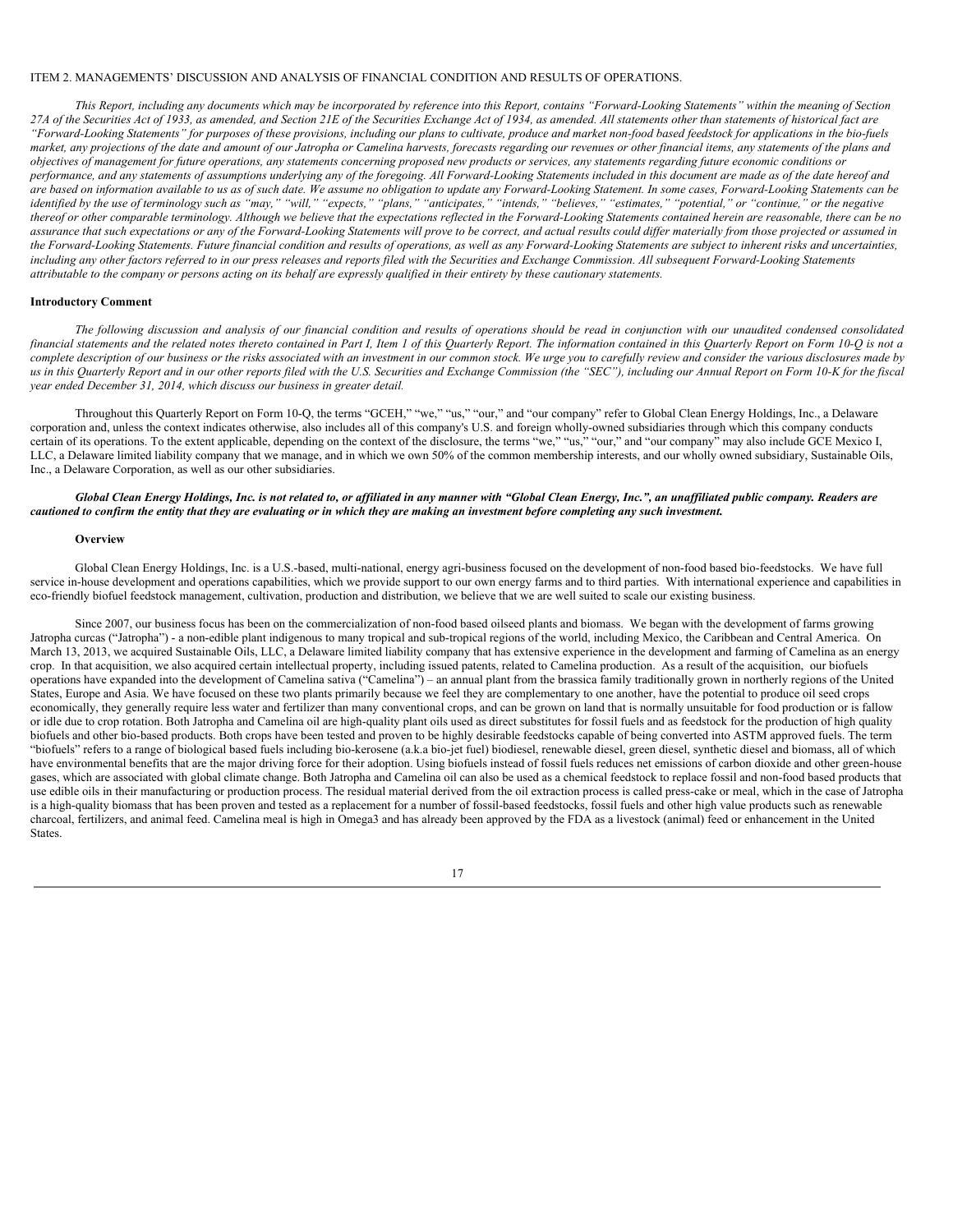Our business plan and current principal business activities include the planting, cultivation, harvesting and processing of these oil seed plants to generate plant based oils and biomass for use as replacements for fossil fuels and other high value products including renewable chemicals and high value livestock feed. Our strategy is to leverage our agriculture and energy knowledge, experience and capabilities through the following means:

- Own and operate biofuel energy farms for our own account.
- · Own, operate and manage farms in a joint venture (JV) with either strategic partners or financial investors. We currently own three Jatropha farms in Mexico under such joint ownership arrangements:
- · Contract with third party farmers (such as wheat and barley farmers) for the farming of significant acreage of Camelina sativa on their idle land which is in rotation with their other crops in the United States and many parts of Europe.
- · Produce and sell certified Camelina seed (which seed is based upon our patented, high-yielding elite varieties) to farmers in the United States and internationally.
- Provide energy farm development and management services to third party owners of biofuel energy farms and to non-energy farmers looking to utilize energy crops in rotation or inter-cropped with their existing crops. Provide advisory services to farmers wishing to certify their farms under international sustainability or carbon certification standards, specifically the Roundtable on Sustainable Biomaterials (RSB) and Gold Standard Verified Emission Reductions (GS-VERs). We are currently managing a Jatropha farm in the Caribbean under a contract with a third party who wishes to significantly expand to provide large volumes of plant based oil and biomass to fuel their industrial process.
- Provide turnkey franchise operations for individuals and/or companies that wish to establish purpose specific energy farms in suitable geographical areas.

The development of agricultural-based energy projects, like plant oil and related biomass, may produce carbon credits through the sequestration (storing) of carbon and the displacement of fossil-based fuels. Accordingly, in addition to generating revenues from the sale of non-food based plant oils and biomass, we are seeking to certify our farms, where practical, to generate and monetize carbon credits. See, "Business-Carbon Credits," below.

#### **Organizational History**

This company was originally incorporated under the laws of the State of Utah on November 20, 1991. On July 19, 2010, we changed the state of our incorporation from Utah to Delaware. Our principal executive offices are located at 2790 Skypark Drive, Suite 105, Torrance, CA 90505, and our current telephone number at that address is (310) 641-GCEH (4234). We maintain a website at: www.gceholdings.com. Our annual reports, quarterly reports, current reports on Form 8-K and amendments to such reports filed or furnished pursuant to section 13(a) or 15(d) of the Securities and Exchange Act of 1934, as amended (the "Exchange Act"), and other information related to this company are available on our website as soon as we electronically file those documents with, or otherwise furnish them to, the Securities and Exchange Commission. Our Sustainable Oils subsidiary also maintains a website at www.susoils.com. Our Internet websites and the information contained therein, or connected thereto, are not and are not intended to be incorporated into the Annual Report on Form 10-K at December 31, 2014 or into this quarterly report on Form 10-Q.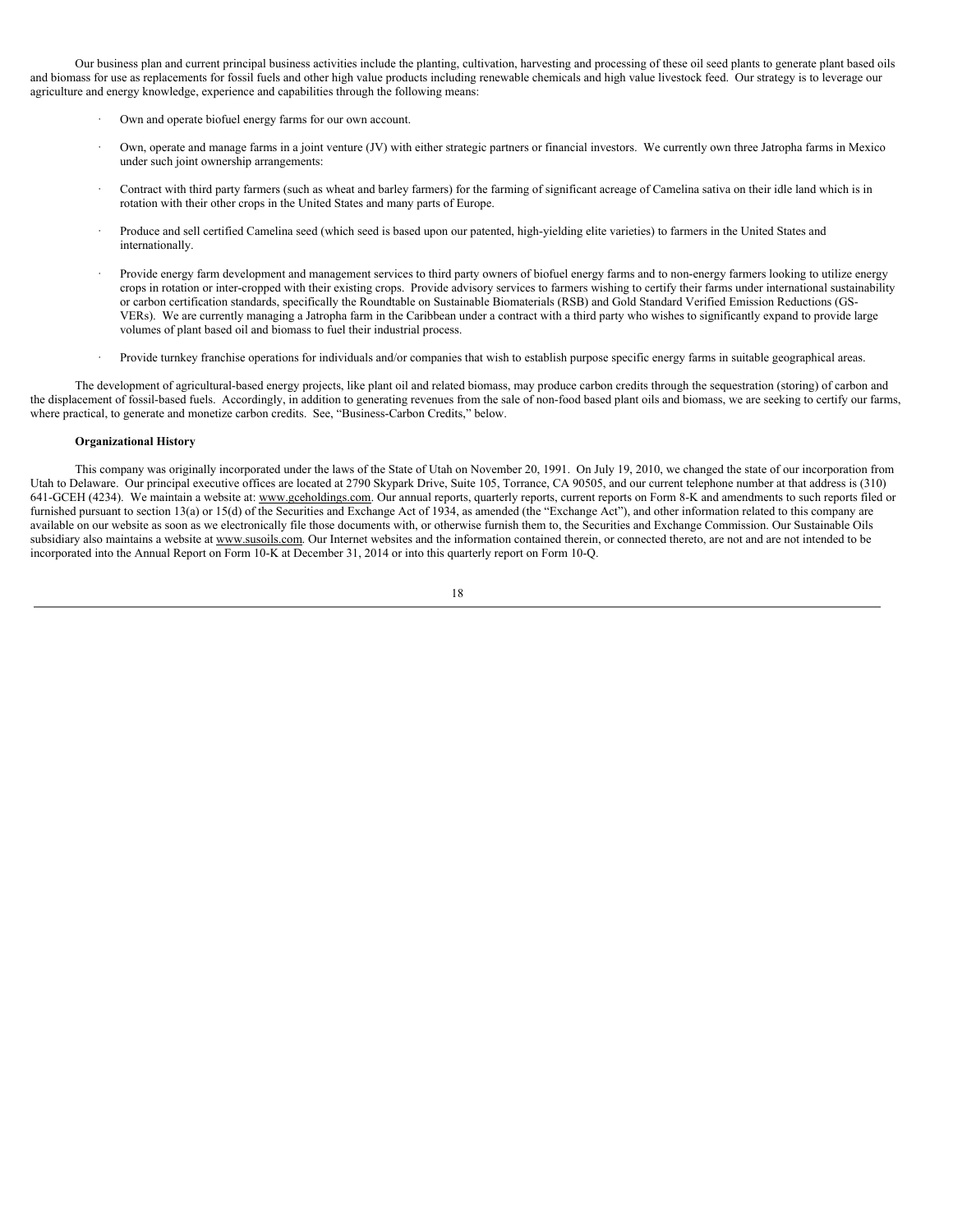## **Critical Accounting Policies**

The preparation of financial statements in conformity with accounting principles generally accepted in the United States require management to make estimates and assumptions that affect the reported assets, liabilities, sales and expenses in the accompanying financial statements. Critical accounting policies are those that require the most subjective and complex judgments, often employing the use of estimates about the effect of matters that are inherently uncertain.

*Agricultural Producer.* All costs incurred including the actual planting of Jatropha are capitalized as plantation development costs, and are included in "Property and Equipment" on the balance sheet. Plantation development costs are being accumulated in the balance sheet during the development period and will be accounted for in accordance with accounting standards for Agricultural Producers and Agricultural Cooperatives. The direct costs associated with each farm and the production of the Jatropha revenue streams have been deferred and accumulated as a noncurrent asset and are included in "Deferred Growing Costs" on the balance sheet. Other general costs without expected future benefits are expensed when incurred.

Certain other critical accounting policies, including the assumptions and judgments underlying them, are disclosed in Note 1 to the Consolidated Financial Statements included in the Annual Report on Form 10-K for the fiscal year ended December 31, 2014.

#### **Results of Operations**

*Revenues*. During the three months ended March 31, 2015 and 2014 we recognized revenue of \$158,231 and \$78,810, respectively. The revenues that we generated in 2015 and 2014 were derived from energy farm management, development and advisory services, and charcoal production. Revenues we generate from these services are used for this company's operations.

In the short term, our goal is to increase the amount of advisory and management services in order to generate revenues to fund our corporate working capital needs, and to generate Camelina-related revenues from the Camelina business that we acquired in March 2013. Our Camelina operations are expected to generate revenues from the sale of Camelina seeds, the sale of Camelina oil, and the sale of the Camelina biomass for use as feed for livestock. In the longer term, we plan to substantially increase the revenues derived from the operations of our Jatropha farms, to rapidly ramp up our Camelina operations, and to continue to generate revenue from management, development, and advisory services. We anticipate that revenues for the remainder of 2015 will increase due the sale of renewable charcoal from the restart and scale-up of our biomass processing project in Mexico, which revenue will be used to partially defray the operating costs of our Mexico farms.

*General and Administrative Expenses.* Our general and administrative expenses related to the three months ended March 31, 2015 were substantially unchanged from last year's periods (\$593,615 and \$492,356, respectively). General and administrative expenses principally consist of officer compensation, outside services (such as legal, accounting, and consulting expenses), share-based compensation, and other general expenses (such as insurance, occupancy costs and travel).

*Plantation (Farm) Operating Costs*. For the three months ended March 31, 2015 and 2014, we recorded Plantation Operating Costs from the operations of the farms of \$30,376 and \$27,731, respectively. As the operations on the Mexican farm has remained the consistent, there is no significant change in the total costs incurred.

*Other Income/Expense*. Interest expense for the three months ended March 31, 2015 increased slightly from the same periods in 2014 due to larger outstanding principal balances.

*Net loss attributable to the non-controlling interest*. Our Mexico farm operations are owned through GCE Mexico I, LLC, a Delaware limited liability company ("GCE Mexico"). We own 50% of the common membership interests of GCE Mexico and one investor currently owns the other 50% of the common membership interests. The proceeds from the sale of the preferred membership units, and from subsequent capital contributions, have been used to fund the operations of Asideros Globales Corporativo 1 ("Asideros") 1") and Asideros Globales Corporativo 2 ("Asideros 2"), each of which have acquired land in Mexico that, collectively, constitute our first two Jatropha farms. Asideros Globales Corporativo 3 ("Asideros 3") acquired our third farm in October 2011, but had no impact on the results of our operations. GCEH directly owns 1% of Asideros 1, Asideros 2 and Asideros 3, and the balance is owned by GCE Mexico. Accordingly, we own 50.5% of Asideros 1, Asideros 2 and Asideros 3 either directly or through our common membership interest in GCE Mexico. As such, our consolidated financial statements include the accounts of the Asideros farm entities. Under GCE Mexico's LLC Agreement, the net loss allocated from these entities to GCE Mexico is then further allocated to the members of GCE Mexico according to the investment balances. Accordingly, since the common membership interest did not make a capital contribution, all of the losses allocated to GCE Mexico have been further allocated to the preferred membership interest. The net loss attributable to the non-controlling interest in the accompanying Consolidated Statement of Operations represents the allocation of the net loss of GCE Mexico to the preferred membership interests.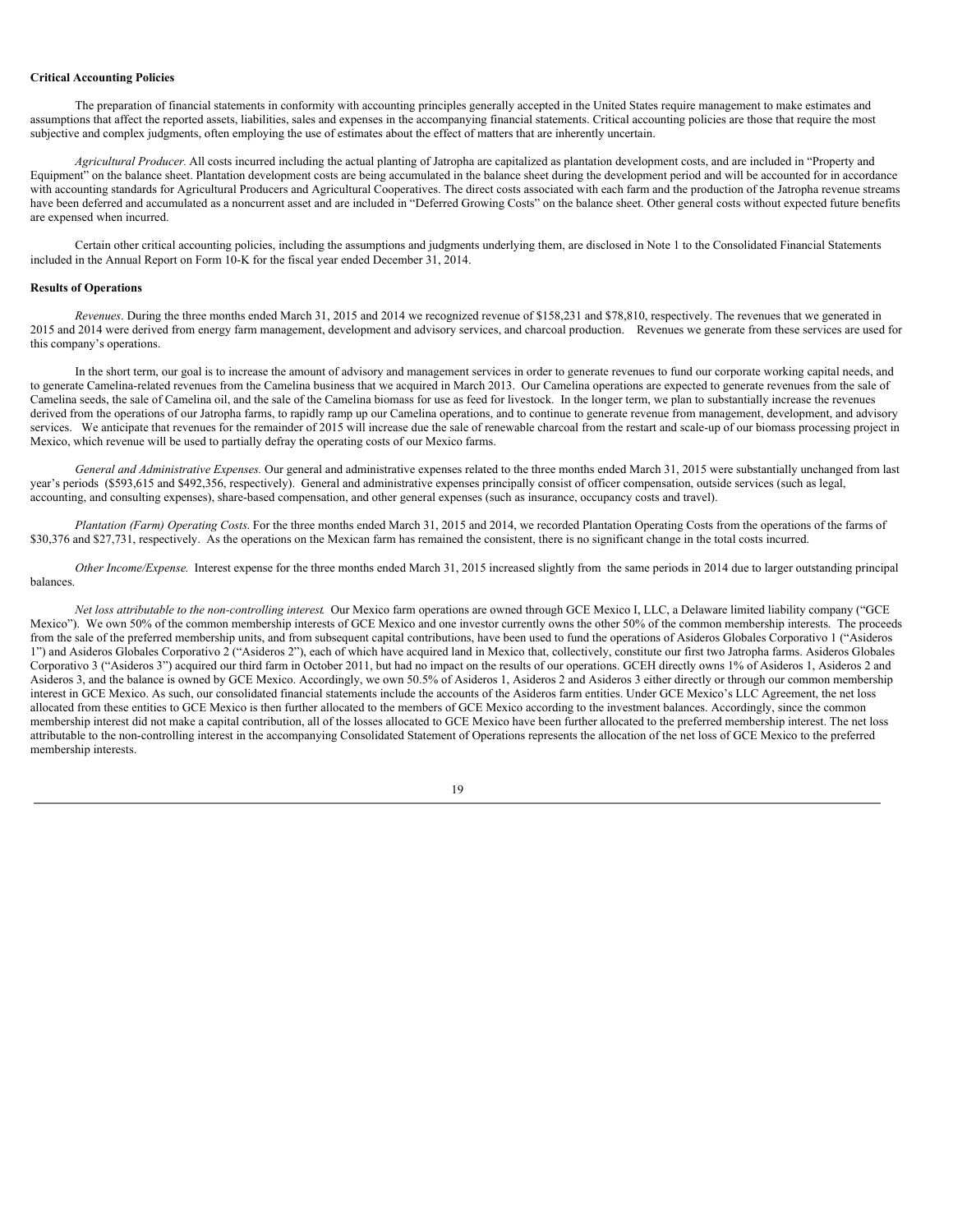*Net income/loss attributable to Global Clean Energy Holdings, Inc.*The Company recorded net losses of \$129,910 and \$328,466 for the three months ended March 31, 2015 and 2014, respectively. Our ability to generate net income in the future will depend on t he amount of advisory, development and management services that we render at the corporate level, the amount of revenues generated from our Jatropha farms in Mexico, and on the amount of revenues we generate from our Camelina operations. In addition to incurring farm operating expenses in Mexico for our Jatropha operations, we will continue to accrue interest expense on the mortgages that encumber the Tizimin, Mexico, farms. Although we anticipate that we will generate new revenues from our Camelina operations and that revenues from our Jatropha farm operations will increase, we are unable to forecast if, or when such revenues will exceed our operating expenses.

#### **Liquidity and Capital Resources**

As of March 31, 2015, we had \$191,000 in cash or cash equivalents and had a working capital deficit of \$6,342,000, as compared with \$238,000 in cash and a working capital deficit of \$6,410,000 as of December 31, 2014.

The amount of cash or cash equivalent balances held at March 31, 2015 represents cash held in our corporate accounts and our joint venture accounts. Of these amounts, more than \$51,000 was available and allocated for our general corporate purposes, with the remaining balance to be used in the operations of the Tizimin, Mexico farms owned by the GCE Mexico joint venture. As a result, the GCE Mexico funds will not be available to us for our corporate working capital or other purposes, and are not available to us to reduce our indebtedness. In order to fund our short-term working capital needs, we will have to obtain additional funding from the sale of assets, the sale of additional securities, additional borrowings, or from an increase in operating revenues. Outstanding indebtedness at March 31, 2015 totaled \$26,979,236. The existence of the foregoing working capital deficit and total current and long term liabilities may negatively impact our ability to obtain future equity or debt financing and the terms on which such additional financing, if available, can be obtained. We incurred losses of \$477,131 and \$689,218 for the three months ended March 31, 2015 and March 31, 2014 respectively, and have an accumulated deficit applicable to its common shareholders of \$29,076,013 at March 31, 2015.

To date, our general and administrative expenses, including the professional costs of being a public company, have been funded from (i) revenues that we have generated from Jatropha related advisory services, (ii) payments received from our GCE Mexico subsidiary, and (iii) funds received from the sale of our securities. The amount of fees we generated from advisory services fluctuates significantly. While we currently are providing advisory services under existing contracts, our ability to continue to generate revenue from these services will depend on our ability to enter into new advisory agreements when the current agreements expire. No assurance can be given that we will be able to enter into new agreements to replace or supplement the current advisory agreements. Because we have reduced the amount of services that we provide to our GCE Mexico subsidiary, that subsidiary no longer makes payments to us. As a result, we expect that we will have to raise capital in the near future, or find other sources of capital in the near future, in order to continue to fund our corporate general and administrative expenses.

Our business plan contemplates that we will (i) continue to develop our Jatropha business and operations, which includes replanting portions of our existing farms in Mexico (including possibly developing and cultivating our third Jatropha farm in Mexico), and (ii) diversify our biofuel energy crop revenues from new revenues generated by our new Camelina operations, as follows:

FarmingOperations. Because Jatropha is such a novel crop, our Jatropha operations are still considered to be in the development stage even though we have planted significant amounts of land over the past years. To date, revenues from our Jatropha farms located in Mexico have not met our initial expectations for various reasons, including increased disease pressure, dramatic variations in weather and under-performance of certain varieties. We have been addressing these issues and we anticipate that revenues from the Jatropha farms we currently own through our GCE Mexico I, LLC joint venture in Mexico will increase in the future. However, because of the growth cycle of Jatropha plants and the other factors that affect the ability of Jatropha plants to produce seeds, we are unable to predict if, and when our Mexico Jatropha farms will produce commercial quantities of Jatropha seeds, and how much revenue those seeds will generate. The operational expenses of the Jatropha farms in Mexico are substantial and exceed the amount of revenues that the farms are expected to generate from operations this year. Our partner in GCE Mexico currently still is funding our operating budget working capital needs at the GCE Mexico Jatropha farms. As a result, we currently have sufficient funds to operate our Mexico farms. In addition, new sales of charcoal produced at the Mexico farms are expected to partially offset or operating expenses in Mexico. No assurance can, however, be given that the costs of operating the Mexico farms will not exceed our budget, or that our GCE Mexico investor will, in fact, fund the budgeted amounts. Should our partner in GCE Mexico reduce or terminate his funding, our ability to conduct our Mexico operations would be materially, and negatively impacted.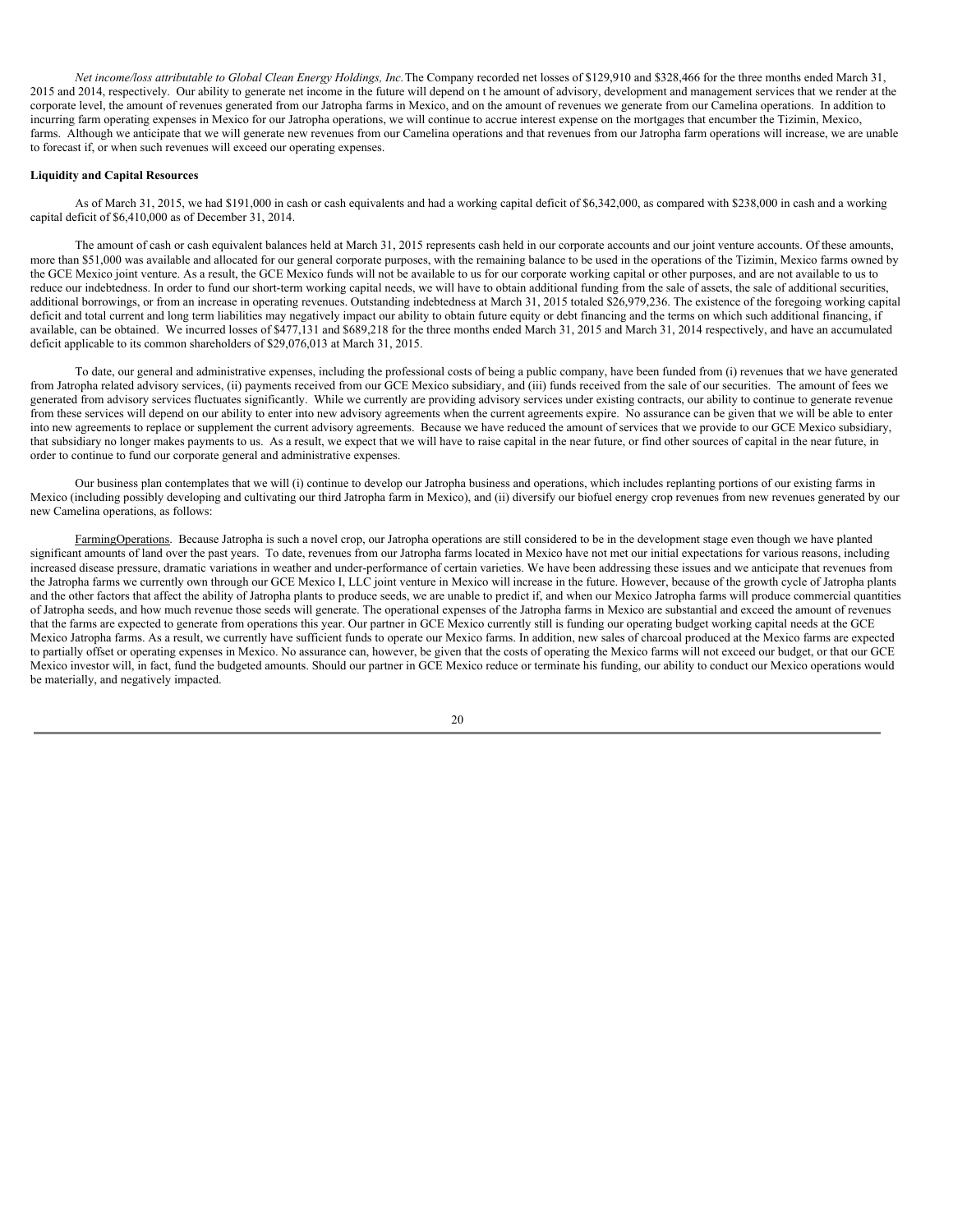Even if operations of the three Jatropha farms owned through GCE Mexico improve as expected and, therefore, that the joint venture will generate revenues over the long term, we do not project that any cash distributions will be made to Global Clean Energy Holdings, Inc. for several years. Under our agreements with our GCE Mexico investors, all net cash generated from the Jatropha operations that are conducted through GCE Mexico must first be used to fund the operations of those farms, and any excess must thereafter be used to repay the capital contributed by our joint venture investors (plus their preferred return). The total amount of capital and the preferred return that must be paid to our joint venture investors before funds are distributed to us currently is in excess of \$33,000,000 as of March 31, 2015. As a result, the improving operations of the Mexico farms will not produce short-term cash or improve our liquidity, nor will the improving operations of the Mexico farms generate funds that we can use for our business plan, for working capital purposes, or for the acquisition of additional Jatropha or other biofuel feedstock farms. Because of our negative working capital position, we currently do not have the funds necessary to acquire and cultivate additional Jatropha farms for our own account. Accordingly, in order to increase our farm ownership and operations, we will have to obtain additional capital through the sale of equity and/or debt securities, the forward sale of products produced from our Jatropha or Camelina faming operations or from other financing activities, such as debt financing, strategic partnerships and/or joint ventures.

Camelina Operations. In March 2013, we acquired the business and assets of Sustainable Oils, LLC, a company that has been engaged in developing Camelina products since 2007. Sustainable Oils has generated over \$20 million in revenues during the past three years, but has incurred a loss of approximately \$5.8 million during that time. The Camelina operations will require a significant amount of additional cash to scale up its operations and to reach profitable operations. We will operate the Camelina business that we acquired through a subsidiary Sustainable Oils Inc.which we capitalized with the Sustainable Oils intellectual properties and operating assets that we recently purchased. Furthermore, our goal is to fund the operations and expansion of the Camelina operations with new debt or equity that we are in the process of raising specifically for the Camelina subsidiary. We have been in discussions with a number of sources for the additional funding, but we have not entered into any binding arrangements for the desired amount of new funding. No assurance can be given that we will obtain the additional capital necessary to operate and grow our new Camelina operations. In the event that we do not obtain the necessary amount of financing to properly operate and scale up our new Camelina operations, those operations are expected to continue to operate at a loss.

As partial consideration for the Camelina assets that we purchased in March 2013, we issued a \$1,300,000 promissory note. In September 2014, we renegotiated the terms of the note and agreed to return certain tangible assets that constituted the collateral under the promissory note to the holder of the promissory note in exchange for a reduction of the amount of accrued interest owed under the promissory note and an extension of the maturity date. Since December 31, 2014, the foregoing promissory note is now an unsecured promissory note that is payable on demand. However, the amount of payable under the promissory note is limited to amounts generated from the Camelina business that we acquired.

#### Other Potential Source of Liquidity.

We presently do not have any available credit, bank financing or other external sources of liquidity. In the absence of additional outside funding (including proceeds from the sale of our securities, or entering into other joint venture relationships), we do not have the ability to expand our business or acquire additional Jatropha or other biofuel feedstock farms. If we issue additional equity or debt securities to fund our future capital needs, stockholders may experience additional dilution or the new equity securities may have rights, preferences or privileges senior to those of existing holders of our common stock. Should we not be able to increase the amount of revenues we receive from our advisory services and/or raise additional debt or equity funding, we will have to materially scale back our current and proposed operations or take other actions to preserve our ongoing operations.

Inflation and changing prices have had no effect on our continuing operations over our two most recent fiscal years.

We have no off-balance sheet arrangements as defined in Item 303(a) of Regulation S-K.

#### ITEM 3. QUANTITATIVE AND QUALITATIVE DISCLOSURES ABOUT MARKET RISK.

Not applicable.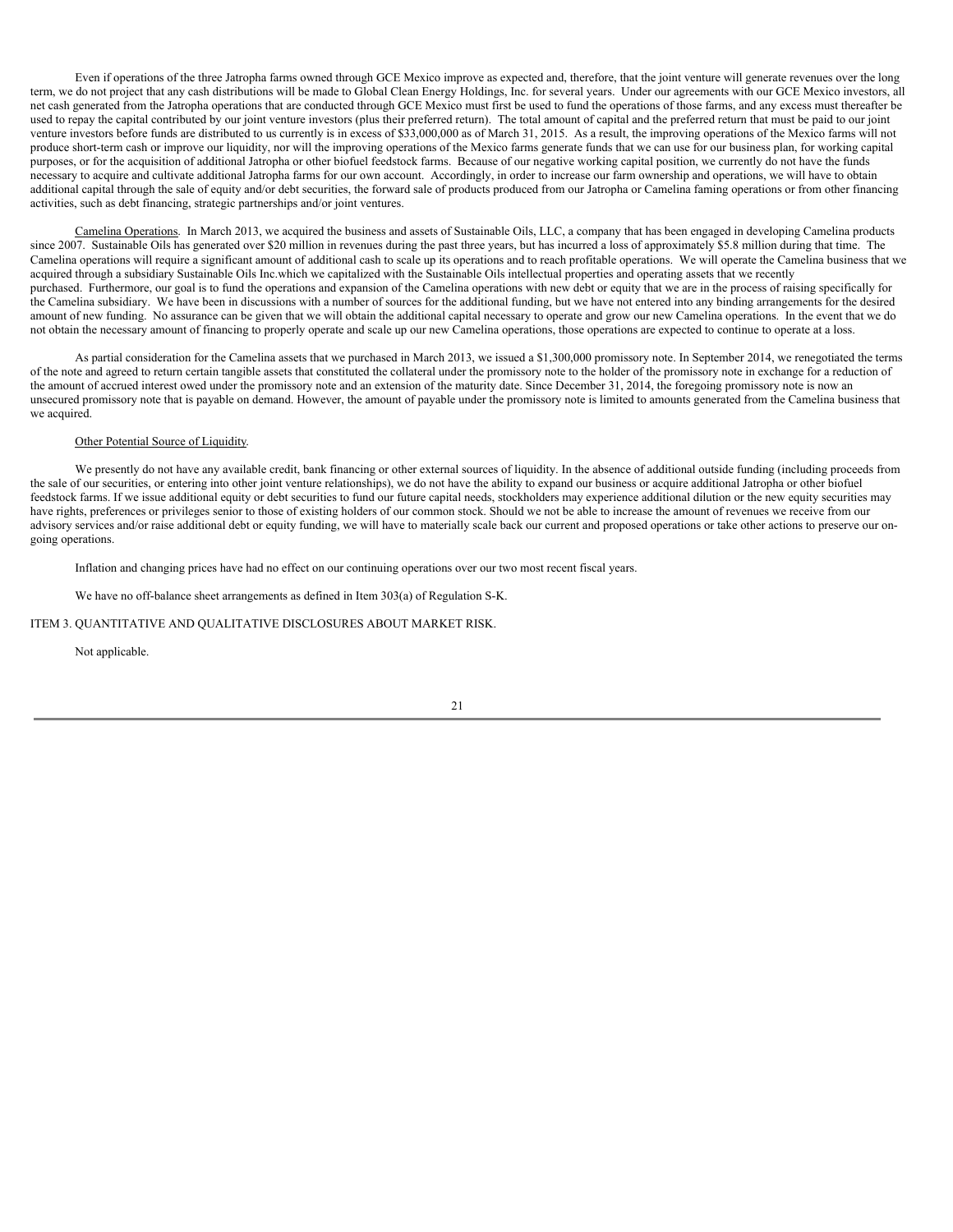# ITEM 4. CONTROLS AND PROCEDURES.

We maintain disclosure controls and procedures that are designed to ensure that information required to be disclosed in the reports that we file with, or submit to, the Securities and Exchange Commission (the "SEC") under the Securities Exchange Act of 1934 (the "Exchange Act") is recorded, processed, summarized and reported within the time periods specified in the SEC's rules and forms and that such information is accumulated and communicated to our management, including our chief executive and financial officers, as appropriate, to allow timely decisions regarding required disclosure. As required by SEC Rule 13a-15(b), we carried out an evaluation, under the supervision and with the participation of our management, including our chief executive and financial officers, of the effectiveness of the design and operation of our disclosure controls and procedures as of the end of the period covered by this report. Based on that evaluation, our chief executive and financial officers concluded that our disclosure controls and procedures were effective as of the end of the period covered by this report.

There was no change in our internal control over financial reporting during our most recent fiscal quarter that has materially affected, or is reasonably likely to materially affect, our internal control over financial reporting.

PART II

#### ITEM 1. LEGAL PROCEEDINGS.

From time to time, the Company may become a party to other legal actions and complaints arising in the ordinary course of business, although it is not currently involved in any such legal proceedings.

## ITEM 1A. RISK FACTORS.

Not applicable.

ITEM 2. UNREGISTERED SALES OF EQUITY SECURITIES AND USE OF PROCEEDS.

#### Not applicable.

#### ITEM 3. DEFAULTS UPON SENIOR SECURITIES.

#### Not applicable

ITEM 4. MINE SAFETY DISCLOSURES.

#### Not applicable

# ITEM 5. OTHER INFORMATION

## Not applicable.

# ITEM 6. EXHIBITS

| 31.1 |  |  |  |  | Rule 13a-14(a) Certification, as adopted pursuant to Section 302 of the Sarbanes-Oxley Act of 2002 |
|------|--|--|--|--|----------------------------------------------------------------------------------------------------|
|------|--|--|--|--|----------------------------------------------------------------------------------------------------|

32.1 Certification pursuant to 18 U.S.C. Section 1350, as adopted pursuant to Section 906 of the Sarbanes-Oxley Act of 2002

- 101.INS XBRL Instance Document<br>101.SCH XBRL Taxonomy Extensio
- XBRL Taxonomy Extension Schema Document
- 101.CAL XBRL Taxonomy Extension Calculation Link base<br>101.DEF XBRL Taxonomy Extension Definition Link base D
- 101.DEF XBRL Taxonomy Extension Definition Link base Document<br>101 LAB XBRL Taxonomy Extension Label Link base Document
- 101.LAB XBRL Taxonomy Extension Label Link base Document<br>101.PRE XBRL Taxonomy Extension Presentation Linkbase Docu
- XBRL Taxonomy Extension Presentation Linkbase Document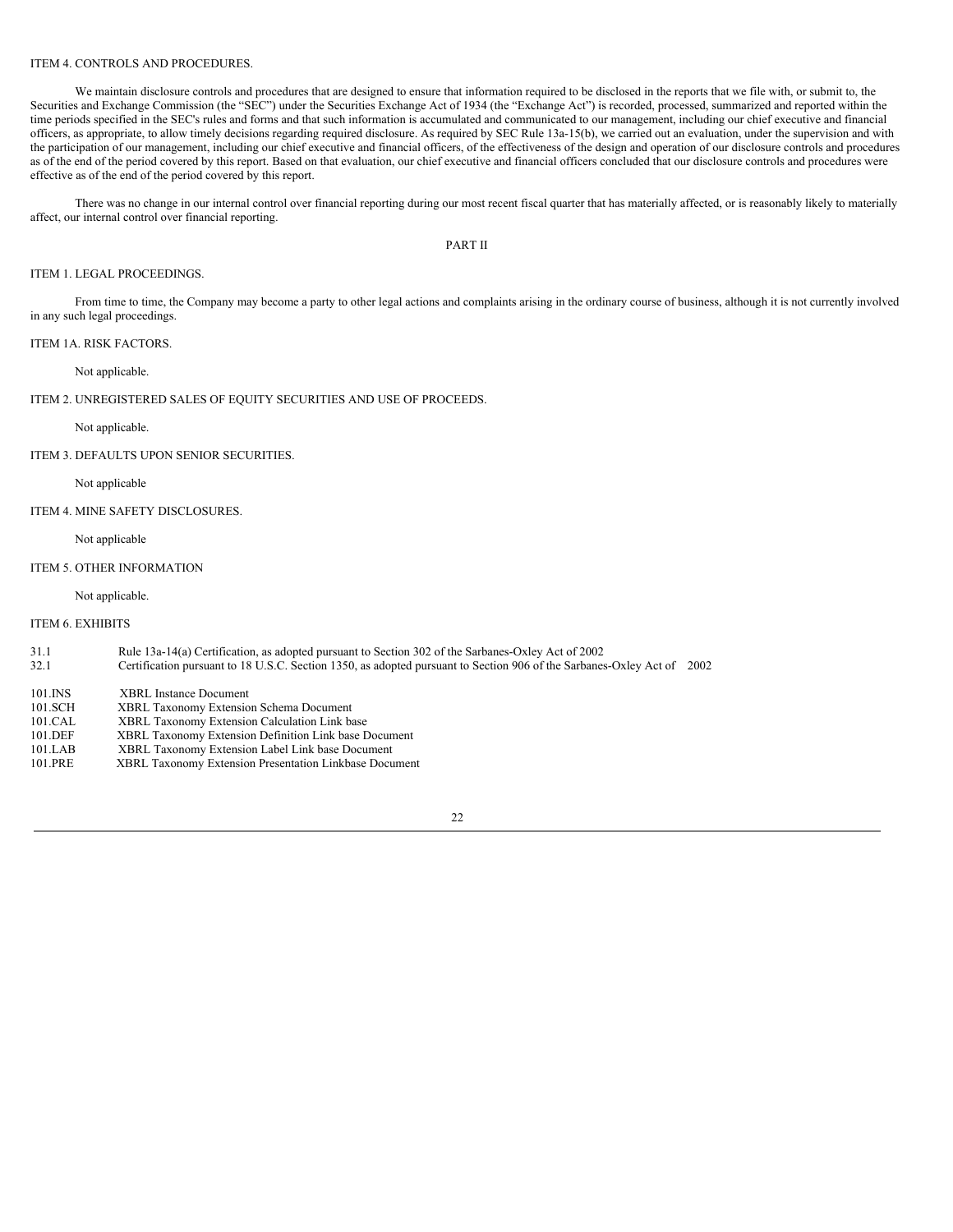# **SIGNATURES**

In accordance with Section 13 or 15(d) of the Securities Exchange Act of 1934, the registrant caused this report to be signed on its behalf by the undersigned, thereunto duly authorized.

# By: /s/ RICHARD PALMER

By: /s/ DONNA REILLY

Dated: May 12, 2015 GLOBAL CLEAN ENERGY HOLDINGS, INC.

Chief Executive Officer

Chief Financial Officer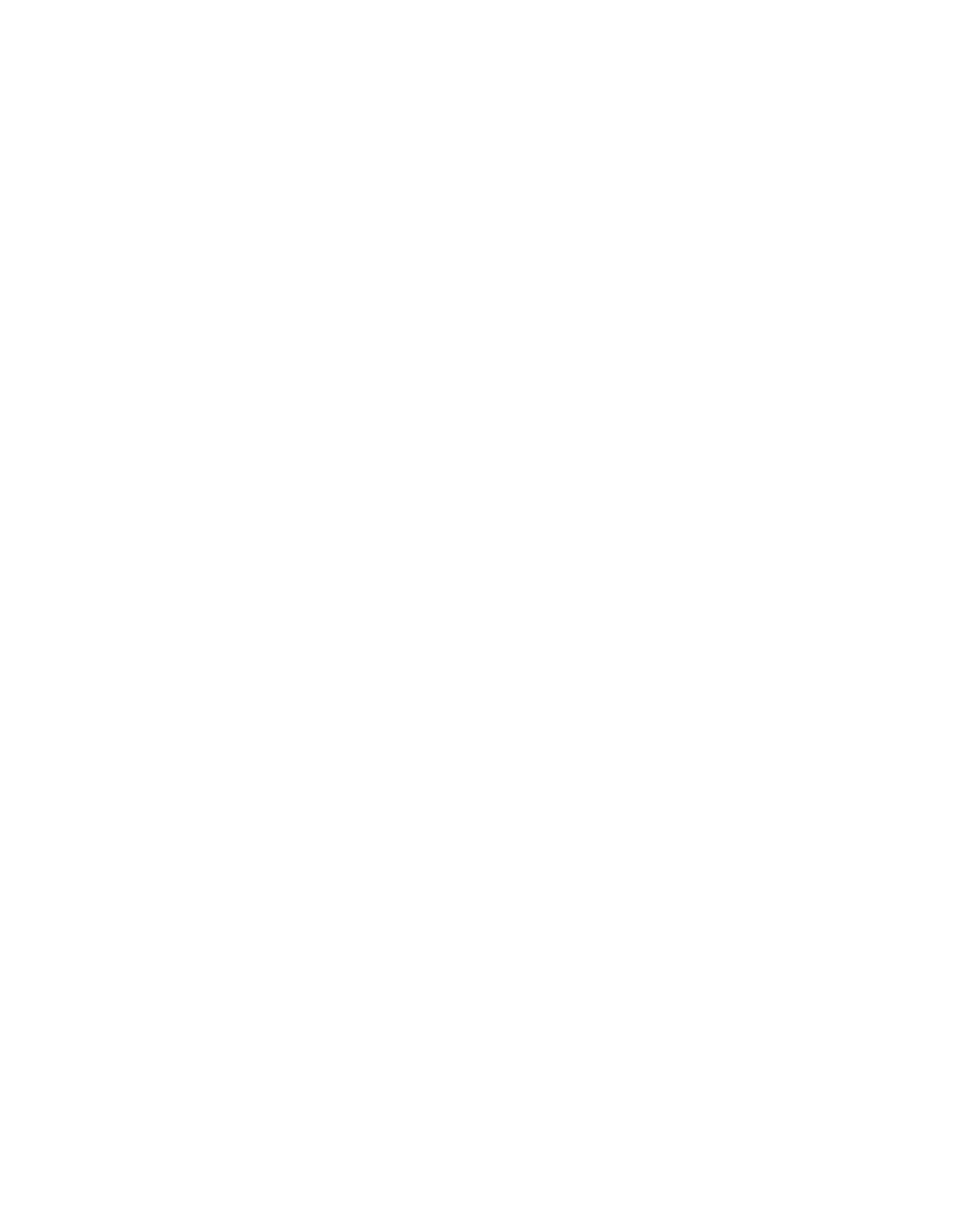# **CERTIFICATIONS PURSUANT TO SECTION 302 OF THE SARBANES-OXLEY ACT OF 2002**

I, Richard Palmer, certify that:

- 1. I have reviewed this report on Form 10-Q of Global Clean Energy Holdings, Inc.;
- 2. Based on my knowledge, this report does not contain any untrue statement of a material fact or omit to state a material fact necessary to make the statements made, in light of the circumstances under which such statements were made, not misleading with respect to the period covered by this report;
- 3. Based on my knowledge, the financial statements, and other financial information included in this report, fairly present in all material respects the financial condition, results of operations and cash flows of the registrant as of, and for, the periods presented in this report;
- 4. The registrant's other certifying officer(s) and I are responsible for establishing and maintaining disclosure controls and procedures (as defined in Exchange Act Rules 13a-15(e) and 15d-15(e)) and internal control over financial reporting (as defined in Exchange Act Rules 13a-15(f) and 15d-15(f)) for the registrant and have:
	- (a) Designed such disclosure controls and procedures, or caused such disclosure controls and procedures to be designed under our supervision, to ensure that material information relating to the registrant, including its consolidated subsidiaries, is made known to us by others within those entities, particularly during the period in which this quarterly report is being prepared;
	- (b) Designed such internal control over financial reporting, or caused such internal control over financial reporting to be designed under their supervision, to provide reasonable assurance regarding the reliability of financial reporting and the preparation of financial statements for external purposes in accordance with generally accepted accounting principles;
	- (c) Evaluated the effectiveness of the registrant's disclosure controls and procedures and presented in this report our conclusions about the effectiveness of the disclosure controls and procedures, as of the end of the period covered by this report based on such evaluation; and
	- (d) Disclosed in this report any change in the registrant's internal control over financial reporting that occurred during the registrant's most recent fiscal quarter (the registrant's fourth fiscal quarter in the case of an annual report) that has materially affected, or is reasonably likely to materially affect, the registrant's internal control over financial reporting.
- 5. The registrant's other certifying officer(s) and I have disclosed, based on our most recent evaluation of internal control over financial reporting, to the registrant's auditors and the audit committee of registrant's board of directors (or persons performing the equivalent functions):
	- (a) All significant deficiencies and material weaknesses in the design or operation of internal control over financial reporting which are reasonably likely to adversely affect the registrant's ability to record, process, summarize and report financial information; and
	- (b) Any fraud, whether or not material, that involves management or other employees who have a significant role in the registrant's internal control over financial reporting.

Dated: May 12, 2015 By/s/ RICHARD PALMER Richard Palmer Chief Executive Officer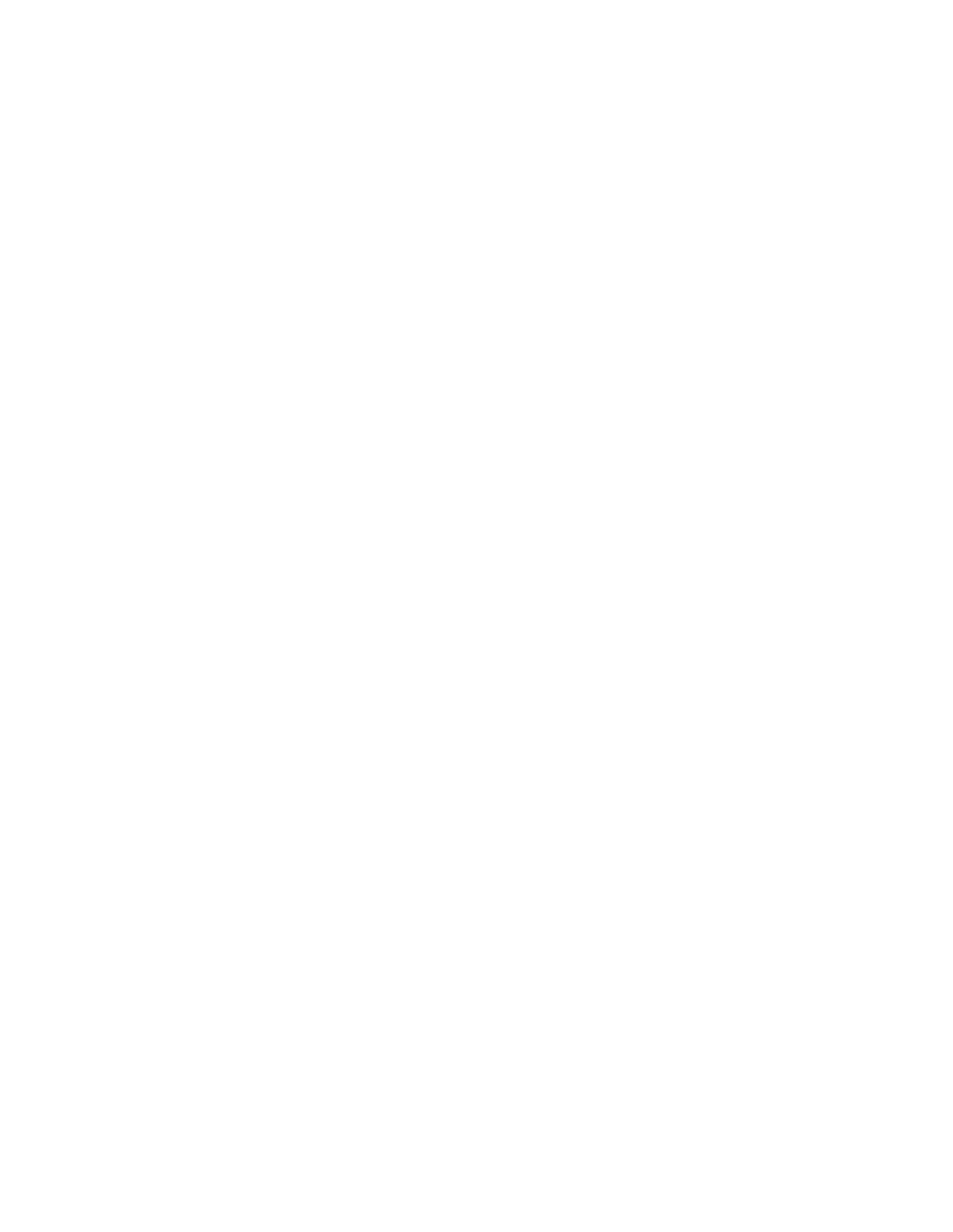# **CERTIFICATIONS PURSUANT TO SECTION 302 OF THE SARBANES-OXLEY ACT OF 2002**

I, Donna Reilly, certify that:

1.I have reviewed this report on Form 10-Q of Global Clean Energy Holdings, Inc.;

- 2.Based on my knowledge, this report does not contain any untrue statement of a material fact or omit to state a material fact necessary to make the statements made, in light of the circumstances under which such statements were made, not misleading with respect to the period covered by this report;
- 3.Based on my knowledge, the financial statements, and other financial information included in this report, fairly present in all material respects the financial condition, results of operations and cash flows of the registrant as of, and for, the periods presented in this report;
- 4.The registrant's other certifying officer(s) and I are responsible for establishing and maintaining disclosure controls and procedures (as defined in Exchange Act Rules 13a-15(e) and 15d-15(e)) and internal control over financial reporting (as defined in Exchange Act Rules 13a-15(f) and 15d-15(f)) for the registrant and have:
	- (a)Designed such disclosure controls and procedures, or caused such disclosure controls and procedures to be designed under our supervision, to ensure that material information relating to the registrant, including its consolidated subsidiaries, is made known to us by others within those entities, particularly during the period in which this quarterly report is being prepared;
	- (b)Designed such internal control over financial reporting, or caused such internal control over financial reporting to be designed under their supervision, to provide reasonable assurance regarding the reliability of financial reporting and the preparation of financial statements for external purposes in accordance with generally accepted accounting principles;
	- (c)Evaluated the effectiveness of the registrant's disclosure controls and procedures and presented in this report our conclusions about the effectiveness of the disclosure controls and procedures, as of the end of the period covered by this report based on such evaluation; and
	- (d)Disclosed in this report any change in the registrant's internal control over financial reporting that occurred during the registrant's most recent fiscal quarter (the registrant's fourth fiscal quarter in the case of an annual report) that has materially affected, or is reasonably likely to materially affect, the registrant's internal control over financial reporting.
- 5.The registrant's other certifying officer(s) and I have disclosed, based on our most recent evaluation of internal control over financial reporting, to the registrant's auditors and the audit committee of registrant's board of directors (or persons performing the equivalent functions):
	- (a)All significant deficiencies and material weaknesses in the design or operation of internal control over financial reporting which are reasonably likely to adversely affect the registrant's ability to record, process, summarize and report financial information; and
	- (b)Any fraud, whether or not material, that involves management or other employees who have a significant role in the registrant's internal control over financial reporting.

Dated: May 12, 2015 By/s/ DONNA REILLY Donna Reilly Chief Financial Officer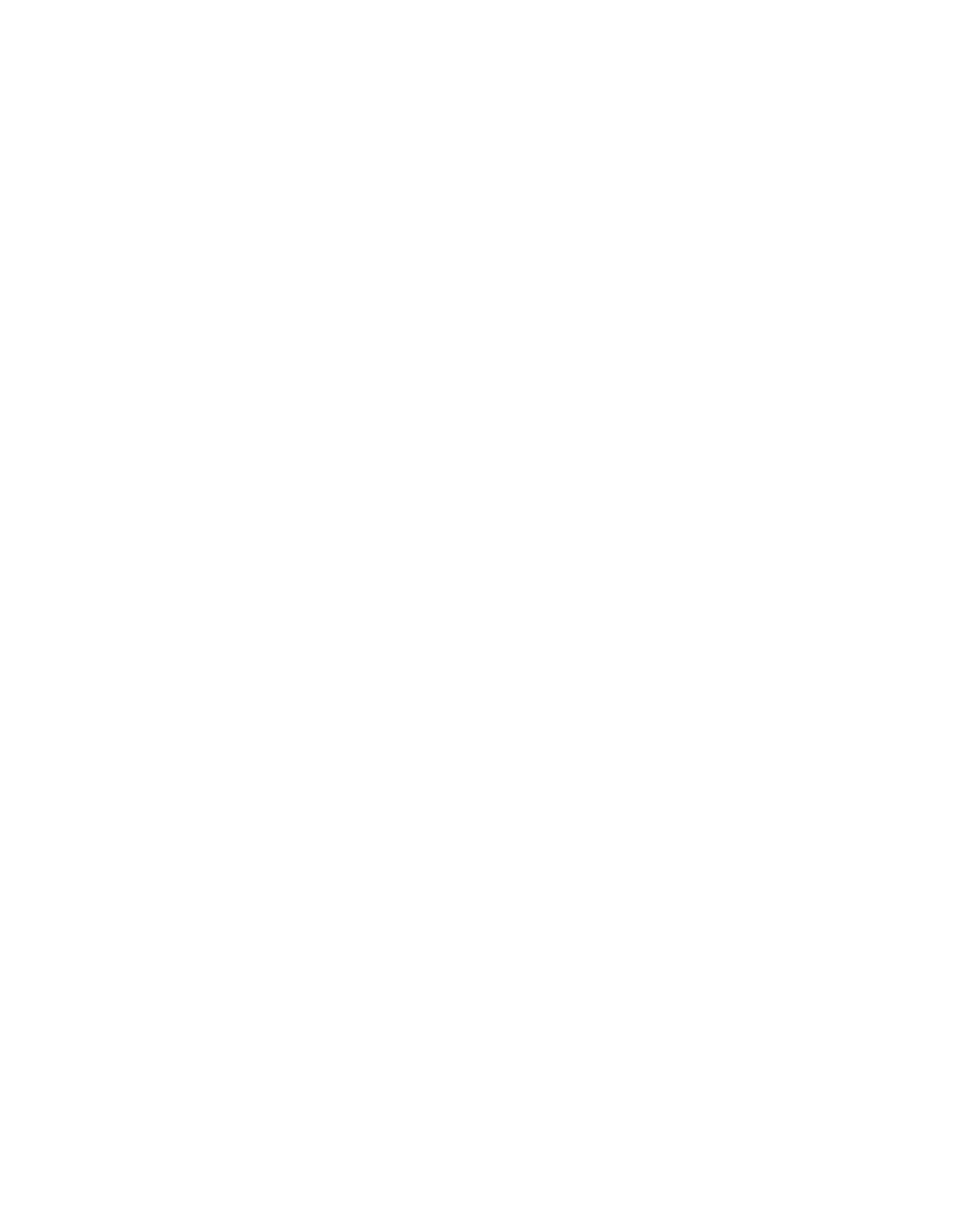# **CERTIFICATION PURSUANT TO 18 U.S.C. SECTION 1350, AS ADOPTED PURSUANT TO SECTION 906 OF THE SARBANES-OXLEY ACT OF 2002**

Pursuant to 18 U.S.C. § 1350, as created by Section 906 of the Sarbanes-Oxley Act of 2002, each of the undersigned officers of Global Clean Energy Holdings, Inc. (the "Company") hereby certifies that, to the best of his knowledge:

- (i) The Quarterly Report on Form 10-Q of the Company for the quarter ended March 31, 2015 (the "Report") fully complies with the requirements of Section 13(a) or Section 15(d), as applicable, of the Securities Exchange Act of 1934, as amended; and
- (ii) The information contained in the Report fairly presents, in all material respects, the financial condition and results of operations of the Company.

Dated: May 12, 2015 By/s/ RICHARD PALMER Richard Palmer Chief Executive Officer